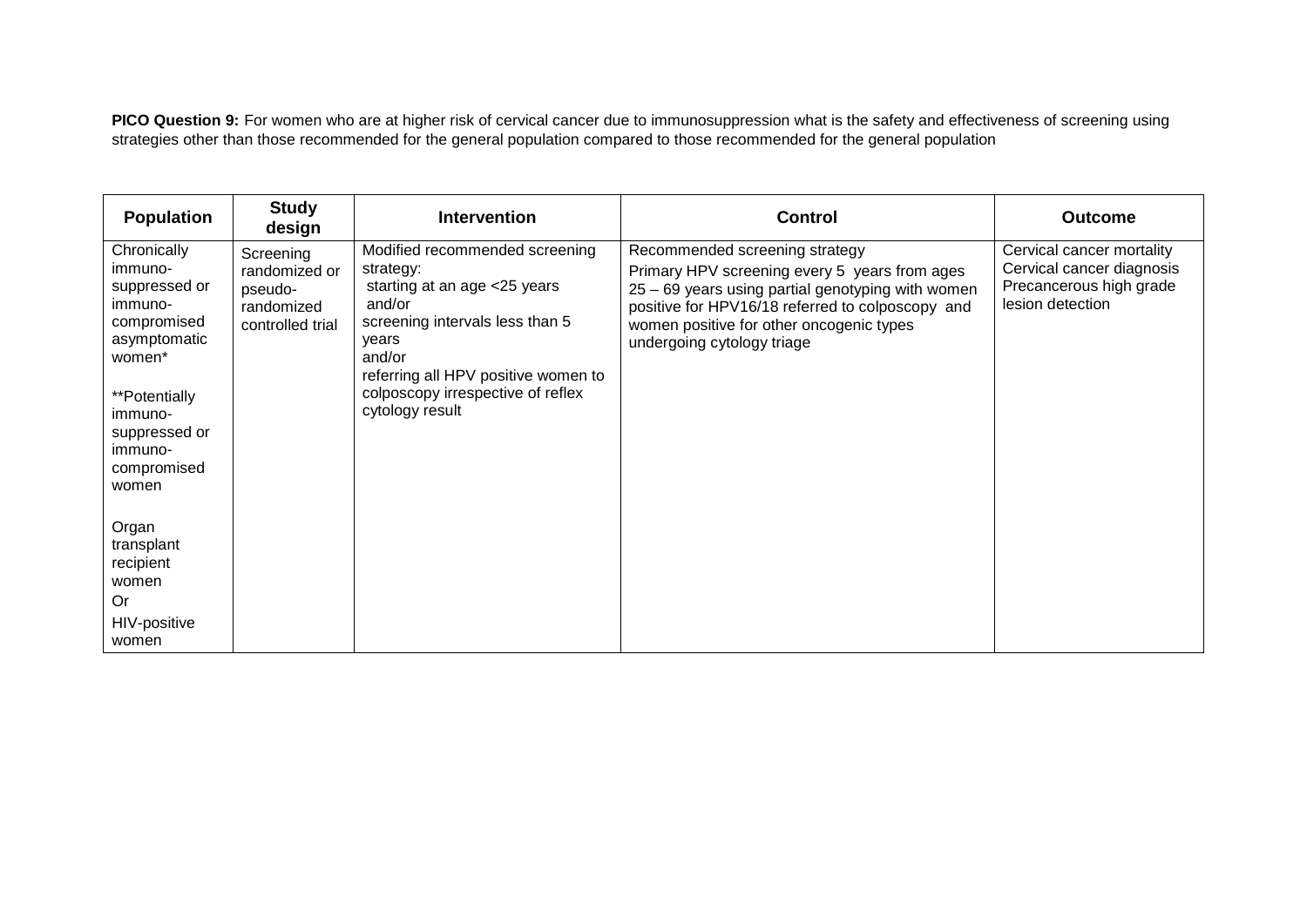# **SUMMARY OF GUIDELINES**

| Guideline, developer and references                                                                                                                                                                                                                                                                                                                                                                                                                                                                                            | <b>Evidence</b><br>based SR                           | <b>Relevant recommendations</b>                                                                                                                                                                                                                                                                                                                                                                                                                                                                                                                                                                                                                                                                                                                                                                                                                                                                                                                                                                                                                                                                                                                                                                                                                                                                                                                                                                                                                                                                                                                                                                                    |
|--------------------------------------------------------------------------------------------------------------------------------------------------------------------------------------------------------------------------------------------------------------------------------------------------------------------------------------------------------------------------------------------------------------------------------------------------------------------------------------------------------------------------------|-------------------------------------------------------|--------------------------------------------------------------------------------------------------------------------------------------------------------------------------------------------------------------------------------------------------------------------------------------------------------------------------------------------------------------------------------------------------------------------------------------------------------------------------------------------------------------------------------------------------------------------------------------------------------------------------------------------------------------------------------------------------------------------------------------------------------------------------------------------------------------------------------------------------------------------------------------------------------------------------------------------------------------------------------------------------------------------------------------------------------------------------------------------------------------------------------------------------------------------------------------------------------------------------------------------------------------------------------------------------------------------------------------------------------------------------------------------------------------------------------------------------------------------------------------------------------------------------------------------------------------------------------------------------------------------|
| <b>Centers for Disease</b><br>Control and Prevention (CDC); National Institutes of<br>Health; HIV Medicine Association of the<br>Infectious Diseases Society of America.<br>Guidelines for prevention and treatment of<br>opportunistic infections in HIV-infected adults<br>and adolescents: Recommendations from CDC,<br>the National Institutes of Health, and the HIV<br><b>Medicine Association of the Infectious Diseases</b><br>Society of<br><b>America</b><br>Online with regular updates; last update Dec 17<br>2015 | Unclear                                               | Recommended to continue throughout a woman's lifetime (not end at 65 as per general<br>population)<br>Women aged <30:<br>Pap within 1 year of commencement of sexual activity and no later than age 21. For<br>women diagnosed at 21-29 years, Pap at time of diagnosis, then every 12 months (BII).<br>If three consecutive Paps are negative, next Pap should be in three years. (BII) Co-<br>testing is not recommended.<br>Colposcopy referral for ASC-US with positive reflex HPV test or LSIL+. Repeat Pap at<br>$\bullet$<br>6-12 months in women who are ASC-US and either HPV negative or HPV not done.<br>Colposcopy for ASC-US+ at repeat.<br>Women aged 30 or older:<br>Pap at time of diagnosis, then every 12 months (BII). If three consecutive Paps are<br>$\bullet$<br>negative, next Pap should be in three years.<br>Colposcopy referral for ASC-US with positive reflex HPV test or LSIL+. Repeat Pap at<br>6-12 months in women who are ASC-US and either HPV negative or HPV not done.<br>Colposcopy for ASC-US+ at repeat<br>or<br>Co-test at time of diagnosis or at age 30. Co-test negative women can be re-screened<br>$\bullet$<br>in three years.<br>Colposcopy referral for HPV16/18+ or ASC-US with positive HPV test or LSIL+. Repeat<br>$\bullet$<br>co-test at 6-12 months in women who are cytology negative and positive for non-16/18<br>HPV or positive for an unknown hrHPV type. Repeat co-test at 6-12 months in women<br>who are ASC-US and either HPV negative or HPV not done. At repeat co-test,<br>colposcopy for any test positive (ASC-US+ or any hrHPV positive). |
| Screening for cervical cancer.<br>American College of Obstetricians and<br>Gynecologists (ACOG). Screening for cervical<br>cancer. Washington (DC); 2012 Nov. 17 p.<br>(ACOG practice bulletin; no. 131). [111<br>references]                                                                                                                                                                                                                                                                                                  | Unclear appears<br>to be based on<br>other guidelines | The following recommendations are based on good and consistent scientific<br>evidence (Level A):<br>Women who have a history of cervical cancer, have human immunodeficiency virus (HIV)<br>infection, are immunocompromised, or were exposed to diethylstilbestrol in utero should not<br>follow routine screening guidelines.                                                                                                                                                                                                                                                                                                                                                                                                                                                                                                                                                                                                                                                                                                                                                                                                                                                                                                                                                                                                                                                                                                                                                                                                                                                                                    |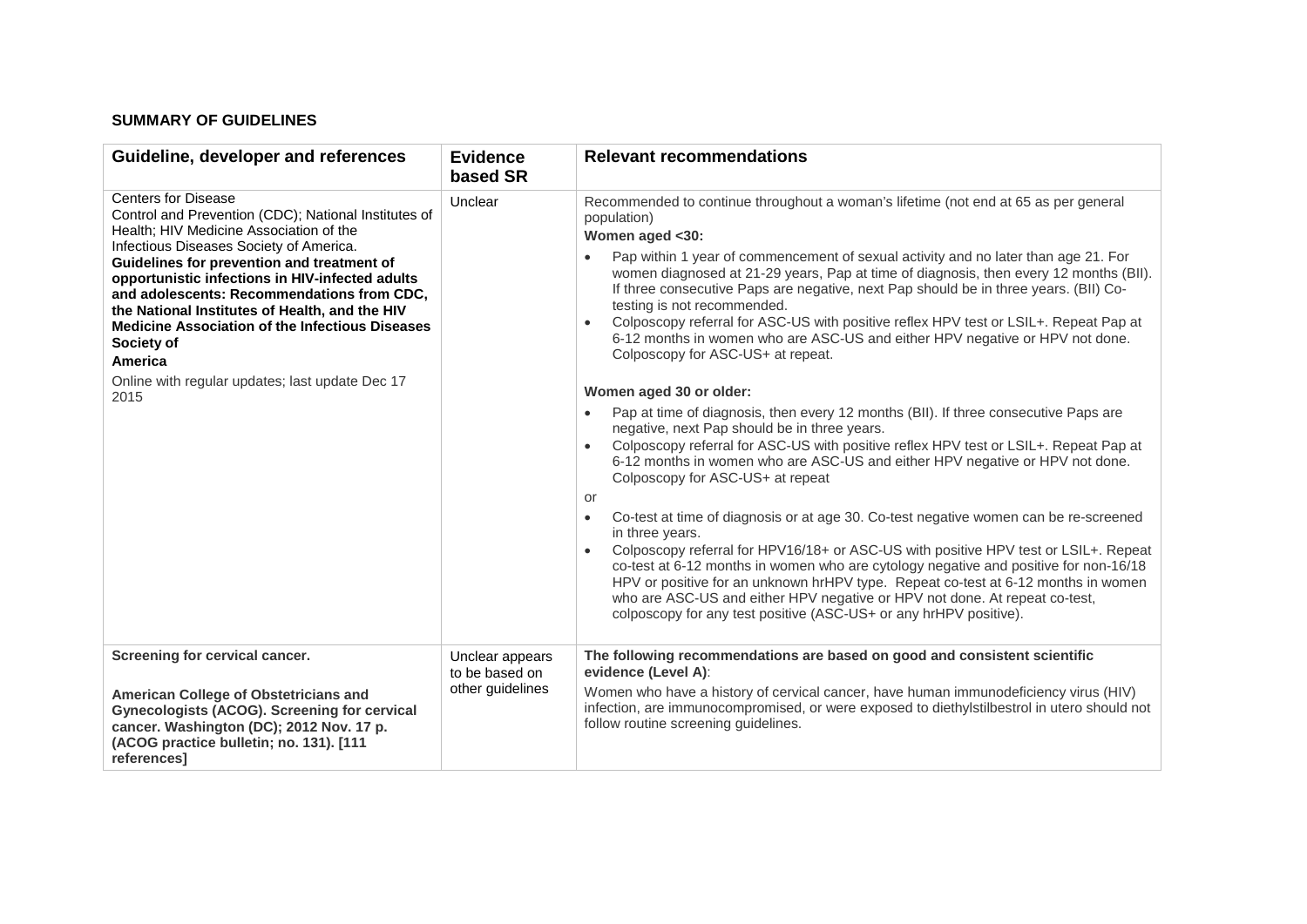| Guideline, developer and references                                                                                                                                                                                                                                                                                                          | <b>Evidence</b><br>based SR                                                                             | <b>Relevant recommendations</b>                                                                                                                                                                                                                                                                                                                                                                                                                                                                                                                                                                                                                                                            |
|----------------------------------------------------------------------------------------------------------------------------------------------------------------------------------------------------------------------------------------------------------------------------------------------------------------------------------------------|---------------------------------------------------------------------------------------------------------|--------------------------------------------------------------------------------------------------------------------------------------------------------------------------------------------------------------------------------------------------------------------------------------------------------------------------------------------------------------------------------------------------------------------------------------------------------------------------------------------------------------------------------------------------------------------------------------------------------------------------------------------------------------------------------------------|
| Gynecologic care for women with human<br>immunodeficiency virus.<br>American College of Obstetricians and<br>Gynecologists (ACOG). Gynecologic care for<br>women with human immunodeficiency virus.<br>Washington (DC): American College of<br>Obstetricians and Gynecologists (ACOG); 2010<br>Dec. 18 p. (ACOG practice bulletin; no. 117). | No consensus                                                                                            | The following recommendations and conclusions are based on limited or<br>inconsistent scientific evidence (Level B):<br>Human papillomavirus testing currently has no role in the triage of HIV-infected<br>$\bullet$<br>women with abnormal cytology results or for follow-up after treatment for<br>cervical intraepithelial neoplasia (CIN).<br>Women with HIV infection should have cervical cytology screening twice in the first<br>$\bullet$<br>year after diagnosis of HIV and annually thereafter.<br>Routine colposcopy is recommended for HIV-infected women with atypical<br>$\bullet$<br>squamous cells of undetermined significance (ASC-US) or higher grade<br>abnormality. |
| Society of Obstetricians and Gynaecologists of<br>Canada<br>Colposcopic management of abnormal cytology<br>and histology 2012<br>Bentley et al., (2012) Colposcopic management of<br>abnormal Cervical Cytology and histology J Obstet<br>Gynaecol Can 34 (12) 1188-1202                                                                     | Yes (could not find<br>documentation)<br>unless otherwise<br>stated when<br>evidence is<br>insufficient | Immunocompromised women do not require screening colposcopy. (II-2D)                                                                                                                                                                                                                                                                                                                                                                                                                                                                                                                                                                                                                       |
| European AIDS Clinical Society Guidelines version<br>8.0 October 2015                                                                                                                                                                                                                                                                        |                                                                                                         | <b>HIV positive women</b><br>Cervical cytology every 1-3 years for sexually active women. "HPV testing may aid<br>screening".                                                                                                                                                                                                                                                                                                                                                                                                                                                                                                                                                              |
| European guidelines for quality assurance in<br>cervical cancer screening: recommendations<br>for clinical management of abnormal cervical<br>cytology, Part 2 2009<br>Jordan et al., (2009) Cytopathology 20:5-16                                                                                                                           |                                                                                                         | <b>HIV positive women</b><br>Annual cytology should be performed with an initial colposcopy if resources permit.                                                                                                                                                                                                                                                                                                                                                                                                                                                                                                                                                                           |
| Cervical cancer screening clinical practice<br>guideline.<br>Kaiser Permanente Care Management Institute.<br>Cervical cancer screening clinical practice<br>guideline. Oakland (CA): Kaiser Permanente Care<br>Management Institute; 2010 Oct. 152 p. [96<br>references]                                                                     | ? unsure cannot<br>access                                                                               | Screening in Women at Increased Risk of Cervical Cancer<br>6.A. For immunosuppressed or human immunodeficiency virus (HIV)-positive<br>women, cytology and HPV testing are recommended at six months following<br>treatment for CIN2/3, and again at 24 months, with colposcopy for any positive<br>result. Routine screening every three years can then be resumed<br>indefinitely. Consensus-based<br>6.B. For immunosuppressed or HIV-positive women, if HPV testing is not done,<br>two cytology tests at six and 12 months after treatment for CIN2/3 are                                                                                                                             |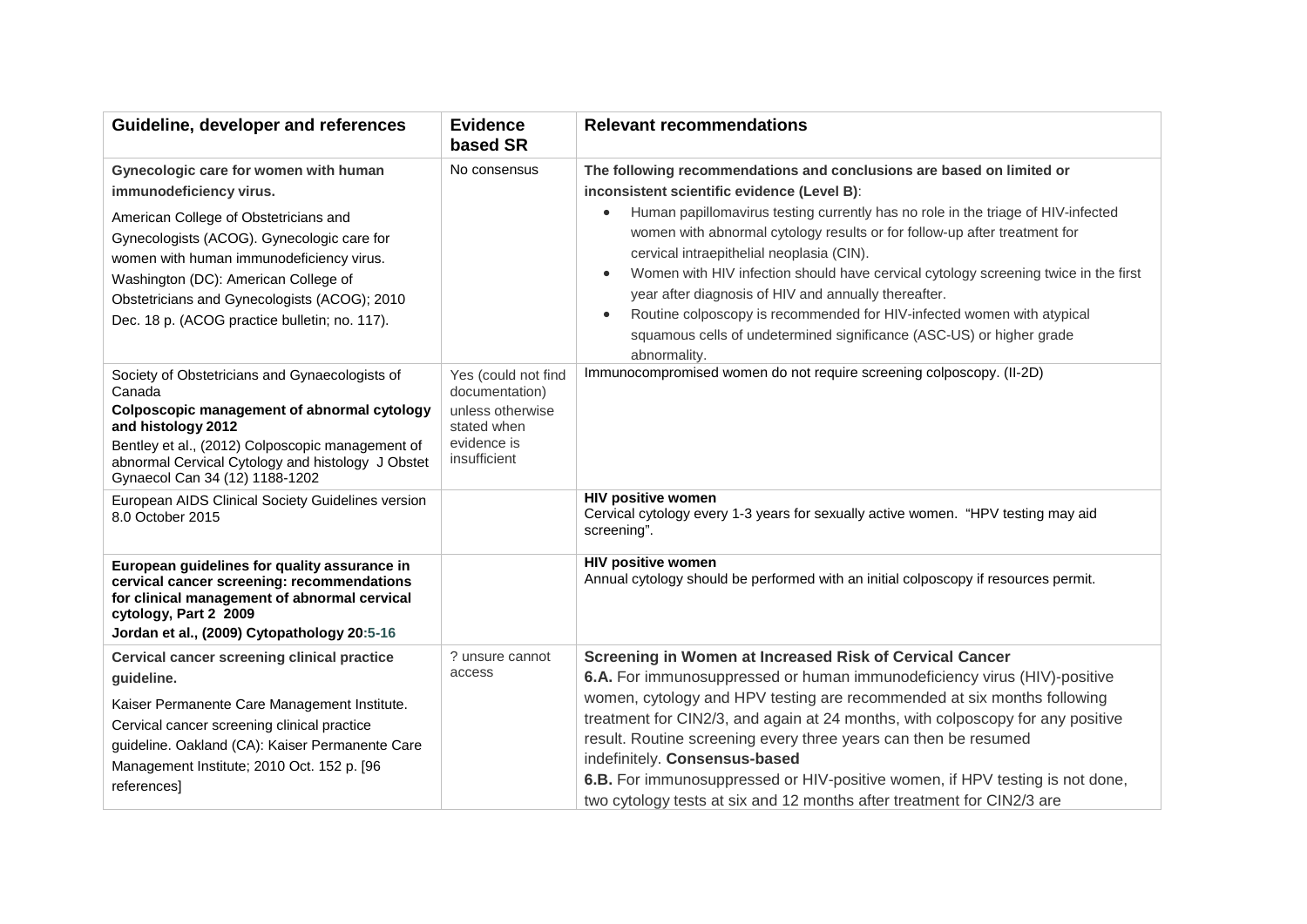| Guideline, developer and references                                                                                                                                                                                                                                                               | <b>Evidence</b><br>based SR                                | <b>Relevant recommendations</b>                                                                                                                                                                                                                                                                                                                                                                                                                                                                                                                                                                                                                                                                                                                                                                                                                                                                                                                                                                                                                                                                                                                                                                                                                                                                                       |
|---------------------------------------------------------------------------------------------------------------------------------------------------------------------------------------------------------------------------------------------------------------------------------------------------|------------------------------------------------------------|-----------------------------------------------------------------------------------------------------------------------------------------------------------------------------------------------------------------------------------------------------------------------------------------------------------------------------------------------------------------------------------------------------------------------------------------------------------------------------------------------------------------------------------------------------------------------------------------------------------------------------------------------------------------------------------------------------------------------------------------------------------------------------------------------------------------------------------------------------------------------------------------------------------------------------------------------------------------------------------------------------------------------------------------------------------------------------------------------------------------------------------------------------------------------------------------------------------------------------------------------------------------------------------------------------------------------|
|                                                                                                                                                                                                                                                                                                   |                                                            | recommended, with colposcopy for any positive result, then annual cytologic<br>screening indefinitely. Consensus-based<br>6.C. At least annual cytology with or without HPV testing is recommended for<br>women who are immunosuppressed or HIV-positive. Consensus-based                                                                                                                                                                                                                                                                                                                                                                                                                                                                                                                                                                                                                                                                                                                                                                                                                                                                                                                                                                                                                                             |
| Cancer screening.<br>University of Michigan Health System. Cancer<br>screening. Ann Arbor (MI): 2012 Oct. 18 p. [21<br>references]<br>Based on:<br>Saslow et al 2012 ACS/ ASCCP/ ASCP guidelines<br>ACOG 2009 guidelines<br>NCCN 2012 guidelines<br>NCI guidelines 2010<br>USPSTF guidelines 2012 | <b>No</b>                                                  | More frequent screening, usually annual cytology, with or without HPV testing, is<br>recommended for women who are immunosuppressed, infected with human<br>immunodeficiency virus (HIV), or were exposed to diethylstilbestrol (DES) in utero<br>$[IC]$ .<br>For other high-risk women, screening continues until limited life expectancy no<br>longer warrants [1D].                                                                                                                                                                                                                                                                                                                                                                                                                                                                                                                                                                                                                                                                                                                                                                                                                                                                                                                                                |
| <b>Colposcopy and Programme Management</b><br><b>Guidelines for the NHS Cervical Screening</b><br>Programme Second edition 2010<br><b>NHS</b>                                                                                                                                                     | $\gamma$<br>Based on<br>evidence<br>otherwise<br>consensus | The risks and benefits of cervical screening for HIV positive women receiving<br>antiretroviral treatment and for chronically immunosuppressed women have yet to<br>be fully evaluated. (See section 11.)<br>Women taking maintenance immunosuppression medication post transplantation<br>who have no history of CIN should have cervical screening in accordance with<br>national guidelines for the non-immunosuppressed. Any abnormal cervical<br>cytology result should prompt colposcopic referral. Women with a previous history<br>of CIN should have routine follow up as recommended for the immunocompetent<br>population.<br>Women receiving long term cytotoxic drugs for rheumatological disorders should<br>have regular cytological screening in accordance with national guidelines.<br>There is no indication for increased surveillance in the following situations<br>• women receiving cytotoxic chemotherapy for non-genital cancers<br>• women receiving long term steroids<br>• women receiving oestrogen antagonists such as tamoxifen.<br>All women newly diagnosed with HIV should have cervical surveillance performed<br>by, or in conjunction with, the medical team managing the HIV infection. Annual<br>cytology should be performed with an initial colposcopy if resources permit. |
| Spanish Guidelines for cervical cancer<br>prevention 2014<br>Eurogin abstract only                                                                                                                                                                                                                | consensus                                                  | Immunocompromised women: 1. Cytology annually from age 21; 2. Co-testing from age 30<br>(every 3 years if CD4 > 200cl/uL or Active antiretroviral therapy but annually if CD4<br><200cl/uL or no antiretroviral treatment)                                                                                                                                                                                                                                                                                                                                                                                                                                                                                                                                                                                                                                                                                                                                                                                                                                                                                                                                                                                                                                                                                            |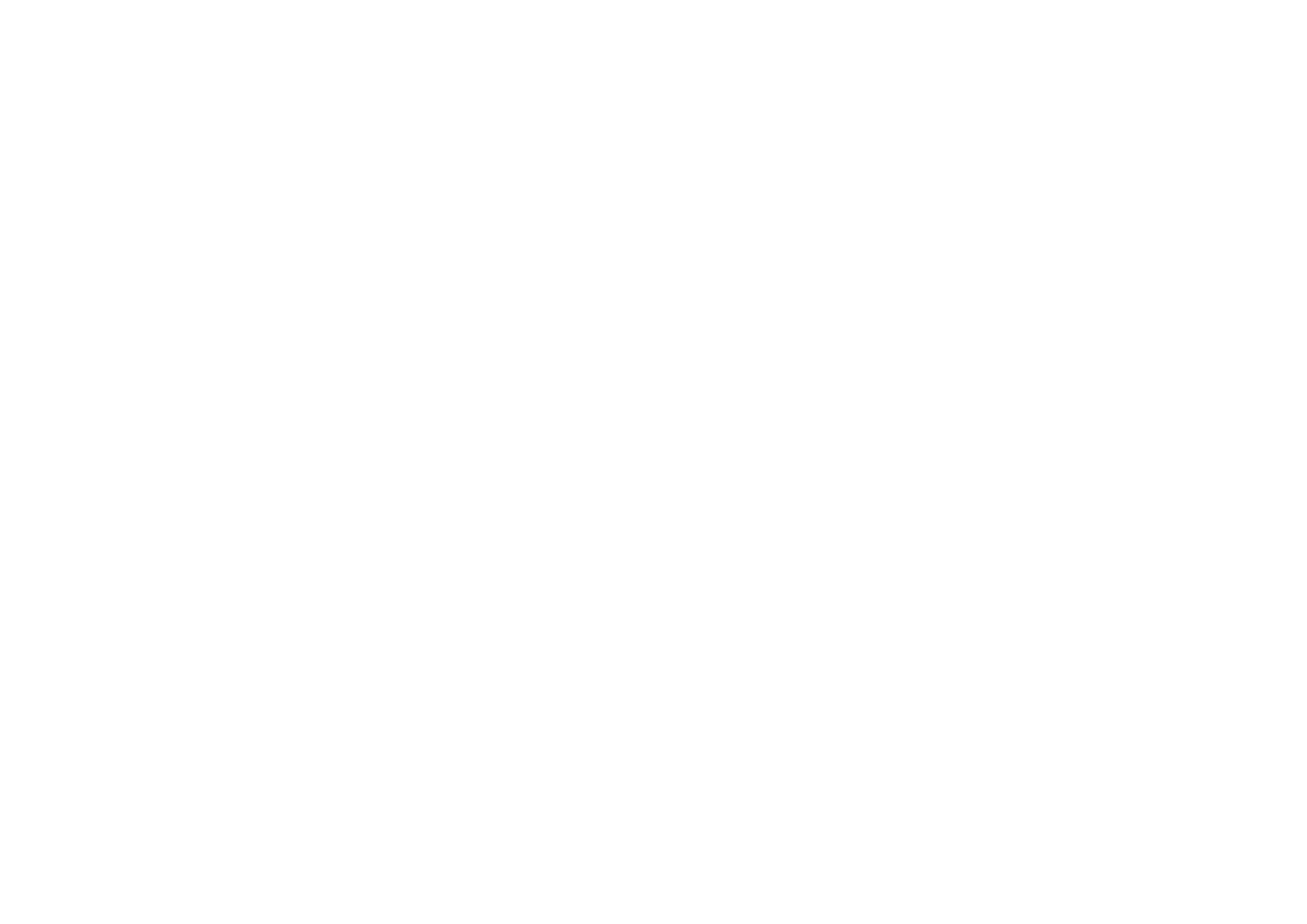# **LITERATURE REVIEW**

# *SUMMARY OF FINDINGS*

- Prevalence of infection with oncogenic HPV types (hrHPV) is generally higher in immunosuppressed women. Immunosuppression is hypothesised to increase prevalence via inhibiting the immune system's capacity to keep latent infections in check (reactivation) and/ or to clear newly acquired infections. Studies examining HIV+ women in particular are often confounded by increased risk behaviour in HIV+ compared to HIV- women.
- Studies have varied in their findings as to whether there is an increase in cervical cancer in immunosuppressed women. Studies examining women with regular screening have found no significant difference; while studies with no screening or infrequent screening have found higher cancer incidence in immunosuppressed women. Authors have hypothesised that the reason for the differences is the extent to which immunosuppressed women have been screened, and that the effect of immunosuppression is secondary to that of [effective] screening. Some studies have reported lower participation in screening in immunocompromised women, especially transplant recipients [Meeuwis et al, 2015; Meeuwis et al, 2012; Wang et al, 2012]. The influence of screening on risk is indirectly supported by findings from several studies that risk in immunosuppressed people is much more greatly elevated for noncervical HPV-related cancers (anal, vaginal, vulval; for which effective screening is not available) than for cervical cancer, even though the HPV attributable fraction for these cancers is lower than for cervical cancer.
- Studies which have undertaken genotyping have found HPV16 to be the most common type in both HIV+ and HIV- women.
- One study examined clearance by HPV type group (16 vs non-16/18 oncogenic HPV) and found clearance of HPV16 was similar in HIV+ and HIVwomen, but HIV+ women were less likely than HIV- women to clear non-16/18 HPV types.
- Two studies were useful in examining the potential use of HPV-based screening in HIV+ women:
	- o One US study found that among women who were cytology negative and hrHPV negative at baseline, the five-year cumulative risk of CIN2+ and of CIN3+ was similar in HIV+ and HIV- women (5%, 95% CI:1-8% versus 5%, 95% CI:2-8% respectively in HIV+ versus HIV- women for CIN2+; 0.5%, 95% CI: 0-2% versus 0.7%, 95% CI: 0-2% respectively for CIN3+). However the number of cases was small in this study.
	- o The same study also examined outcomes in women who were cytology negative but hrHPV positive at baseline (same caveat applies re small number of cases). Cumulative risk for CIN3+ among women who were HIV+ and positive for HPV16 was 10% (95% CI:0-23%) at three years, and no additional cases were detected by five years (no women were positive for HPV18). Cumulative risk for CIN3+ among women who were HIV+ and positive for non-16/18 HPV types was 3% (95% CI: 0-6%) over five years. Cumulative risk among HIV- women was not stratified by HPV16/18 vs non-16/18 hrHPV types. Five-year cumulative risk for CIN2+ who were cytology negative, but positive for any hrHPV type was 10% (95% CI: 0-21%) for HIV- women versus 16% (95% CI: 9-23%) for HIV+ women overall; 14% (95% CI: 2-25%) for HIV+ with CD4 count ≥500; 12% (95% CI: 0-22%) CD4 count 350-499; and 22% (95% CI: 9-34%) CD4 count <350. Authors concluded that 12 month follow-up could be considered for HIV+ women who were cytology negative and non16/18 hrHPV positive, but that colposcopy referral was recommended for HIV+ women who were cytology negative andHPV16 positive.
	- o A study among previously unscreened women in South Africa found that the sensitivity of HPV testing (Hybrid Capture 2; HC2) for CIN2+ and CIN3+ was at least as high in HIV+ women as it was in HIV- women, and that negative predictive value was similar in HIV and HIV- women. In this group, specificity was lower in HIV+ women than in HIV- women. Among those who were HC2 positive, the type distribution was similar in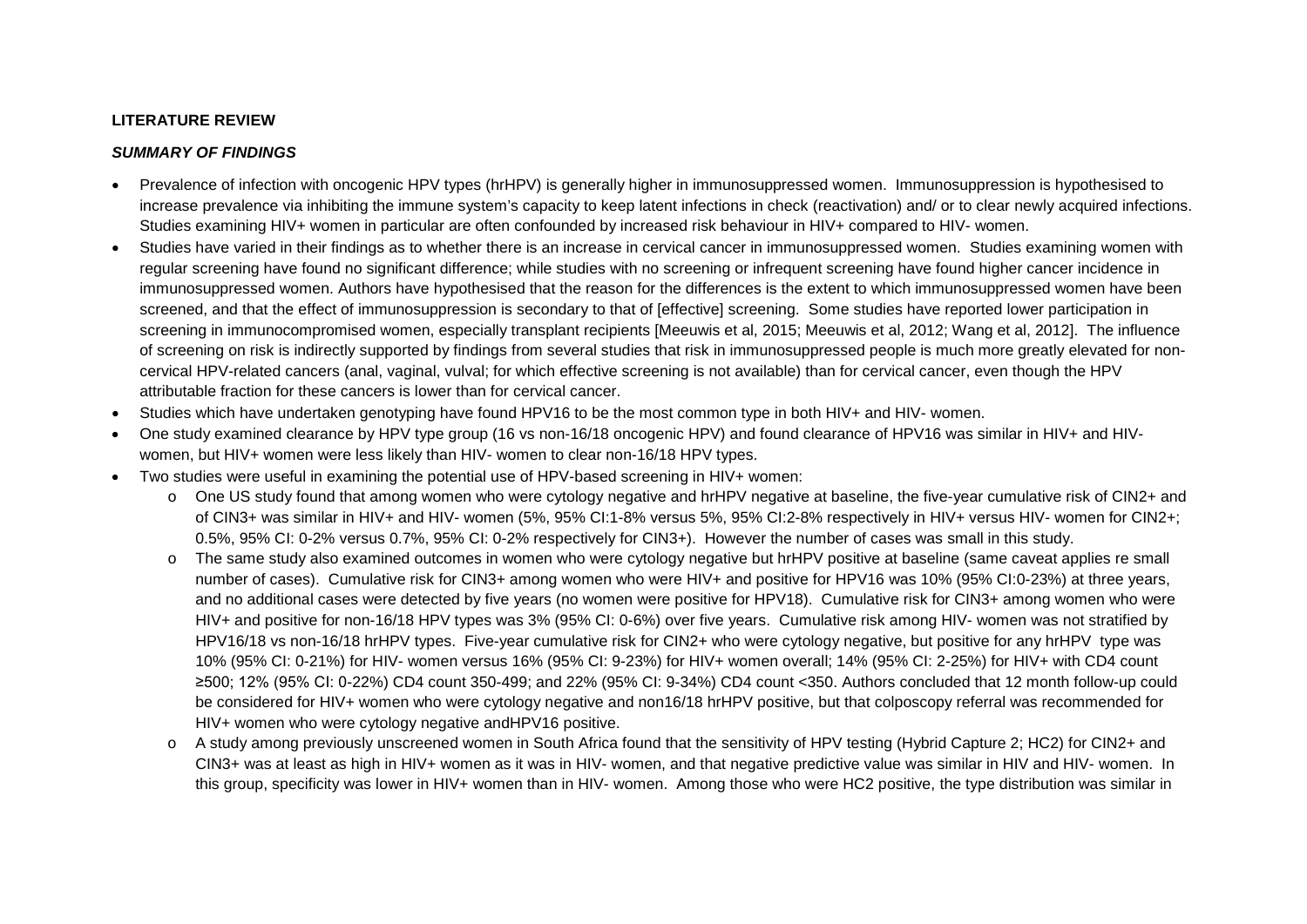HIV+ and HIV- women. Combined prevalence of HPV16/18 (as a percent of infections) was almost identical in HIV+ vs HIV- women in all age groups when stratified by histologically-confirmed disease status.

• Some studies have recommended that cervical screening be done prior to transplantation in order to ensure there is no undetected disease, as this is otherwise at risk of progressing and is harder to treat post-transplantation.

## *TRANSPLANT RECIPIENTS*

**Table 1 - Review articles: transplant recipients**

| <b>Study</b>    | <b>Study Design</b> | Population                                    | <b>Comments/Results</b>                                                                                                             |
|-----------------|---------------------|-----------------------------------------------|-------------------------------------------------------------------------------------------------------------------------------------|
| Nguyen          | Review              | Immunosuppressed                              | Most data is from renal transplant recipients (RTR).                                                                                |
| 2013            |                     | transplant recipients                         | Some (but not all) studies have reported higher prevalence of                                                                       |
| <b>USA</b>      |                     | (study also examined                          | hrHPV in RTR cf the general population.                                                                                             |
|                 |                     | other sources of                              | Large cohort studies in Sweden and the USA found no                                                                                 |
|                 |                     | immunosuppression)                            | difference in the rates of cervical cancer in organ transplant                                                                      |
|                 |                     |                                               | recipients cf immunocompetent counterparts; authors                                                                                 |
|                 |                     |                                               | hypothesised the effect of being an organ transplant recipient                                                                      |
|                 |                     |                                               | was secondary to that of effective screening.                                                                                       |
|                 |                     |                                               | Authors of review state studies are needed to look at HPV                                                                           |
|                 |                     |                                               | testing and partial genotyping in immunocompromised women,                                                                          |
|                 |                     |                                               | and that at present, prudent approach is yearly cytology after                                                                      |
|                 |                     |                                               | transplantation (or from age 21 in young recipients of                                                                              |
|                 |                     |                                               | transplants).                                                                                                                       |
| Dugué           | Systematic review   | Immunosuppressed                              | Most studies found an increased risk of ICC in organ transplant                                                                     |
| 2013<br>Denmark |                     | transplant recipients<br>(study also examined | recipients (included studies reported on renal, heart, liver or any<br>transplantation) cf general population. One recent US cohort |
|                 |                     | other sources of                              | study (N=68,705 women with organ transplants in 1987-2008;                                                                          |
|                 |                     | immunosuppression)                            | N=45 ICC cases) found no increased risk among organ                                                                                 |
|                 |                     |                                               | transplant recipients, and interpreted it as a benefit of                                                                           |
|                 |                     |                                               | screening.                                                                                                                          |
| Chin-Hong       | Review              | Immunosuppressed                              | Scottish study from late 1980s found higher prevalence of CIN                                                                       |
| 2013            |                     | transplant recipients                         | and HPV16/18 in RTR cf age-matched controls.                                                                                        |
| <b>USA</b>      |                     |                                               | South Korean study of 453 women who received a renal                                                                                |
|                 |                     |                                               | transplant 1990-2008 found a cervical cancer incidence of                                                                           |
|                 |                     |                                               | 58.1/100,000 patient-years, 3.5-fold higher than in general                                                                         |
|                 |                     |                                               | population.                                                                                                                         |
|                 |                     |                                               | Review has a focus on making recommendations (US-based                                                                              |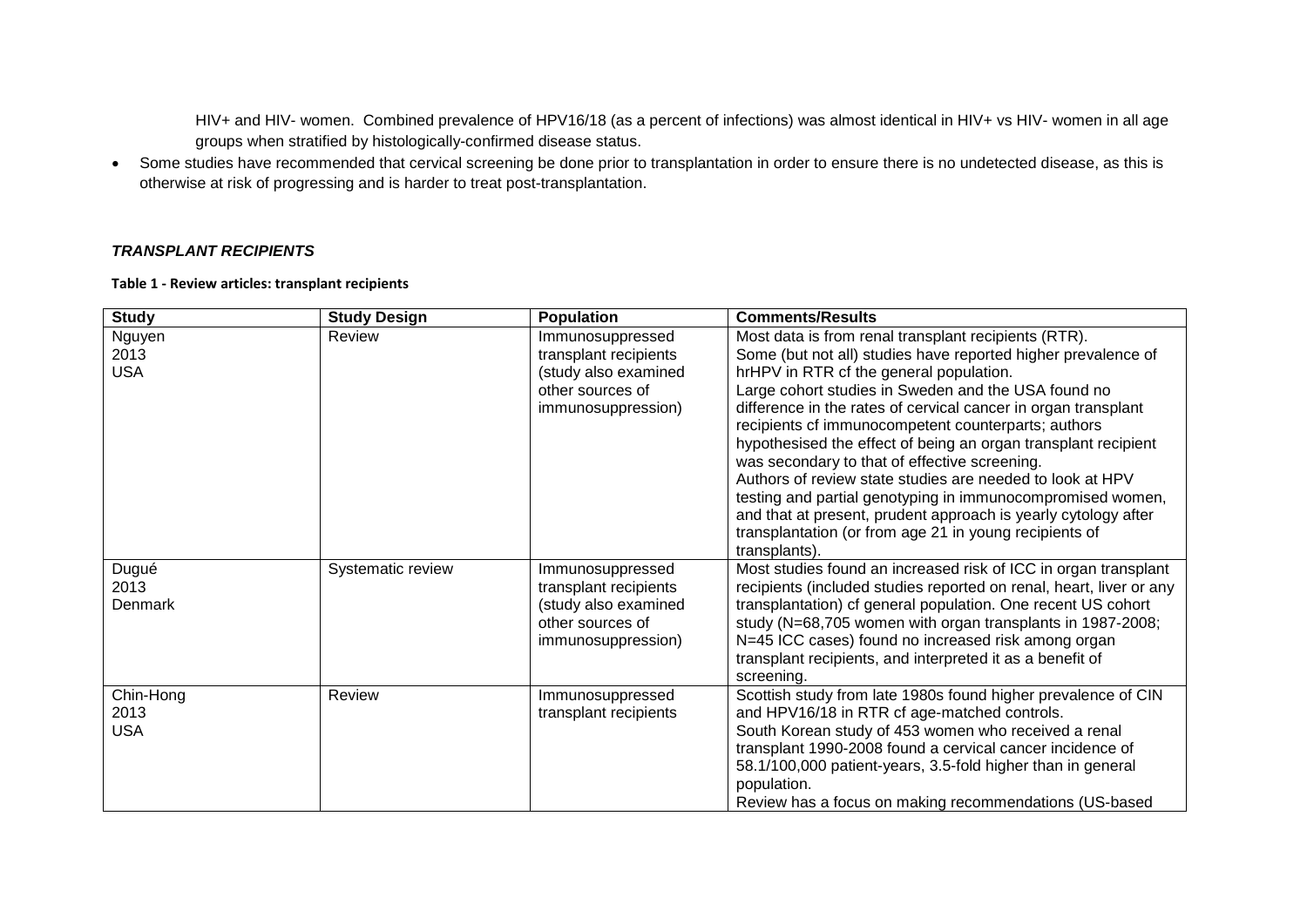| <b>Study</b> | <b>Study Design</b>        | <b>Population</b>        | <b>Comments/Results</b>                                                                                                     |
|--------------|----------------------------|--------------------------|-----------------------------------------------------------------------------------------------------------------------------|
|              |                            |                          | and justification not always clear). Screening recommendations                                                              |
|              |                            |                          | appear to be based on 2009 recommendations (as above,                                                                       |
|              |                            |                          | Kaplan et al, MMWR Recomm. Rep. 2009) for HIV+ women and                                                                    |
|              |                            |                          | their general recommendation that same interval be used in                                                                  |
|              |                            |                          | organ transplant recipients as in HIV+ women.                                                                               |
| Shanis       | Review                     | Females who have         | One study reported long-term allo-HSCT survivors had 13-fold                                                                |
| 2012         |                            | undergone allogeneic     | increased risk of cervical cancer cf general population and 18.5-                                                           |
| <b>USA</b>   |                            | haematopoietic stem cell | fold higher if the all-HSCT survivor is older than 34 years.                                                                |
|              |                            | transplantation (allo-   | Authors report that in their institution 20% had high grade                                                                 |
|              |                            | HSCT)                    | cervical dysplasia (cytology?) (follow-up time frame not stated).<br>Abnormal cytology (any grade) was detected a median of |
|              |                            |                          | 51 months post-HSCT and was associated with IST for cGVHD.                                                                  |
|              |                            |                          | Recommendation focus. For screening this was annual cytology                                                                |
|              |                            |                          | with reflex HC2 for cyto negative or ASC-US. Referral threshold                                                             |
|              |                            |                          | unclear but either ASC-H (Table 1) or either of ASC-US with                                                                 |
|              |                            |                          | positive HC2 triage test or persistent ASC-US (text)                                                                        |
| Grulich      | Systematic review and met- | Immunosuppressed         | Organ transplant: 97% renal transplant                                                                                      |
| 2007         | analysis of cohort studies | transplant recipients    |                                                                                                                             |
| Australia    |                            | (study also examined     | Meta-analysis SIR (95%CI)                                                                                                   |
|              |                            | other sources of         | Cervical cancer (3 studies, 22 cancers): $2.13$ (1.37 – 3.30)                                                               |
|              |                            | immunosuppression)       | Comparison with SIRs from other HPV-related cancer sites (not                                                               |
|              |                            |                          | restricted to females):                                                                                                     |
|              |                            |                          | Vulva and vagina (2 studies, 33 cancers): 22.76 (15.8 -                                                                     |
|              |                            |                          | 32.7)                                                                                                                       |
|              |                            |                          | Anus (2 studies, 18 cancers): 4.85 (1.36-17.3)                                                                              |
|              |                            |                          | Penis (1 study, 6 cancers): 15.79 (5.79-34.4)<br>$\bullet$                                                                  |
|              |                            |                          | Oral cavity & pharynx (3 studies, 49 cancers): 3.23 (2.40-<br>4.35)                                                         |
|              |                            |                          |                                                                                                                             |

SIR: standardised incidence ratio; CI confidence interval; ICC: invasive cervical cancer; hrHPV: high risk (ie oncogenic) HPV; IQR: interquartile range; RTR: renal transplant recipient. IST: ; cGVHD: chronic graft-versus-host disease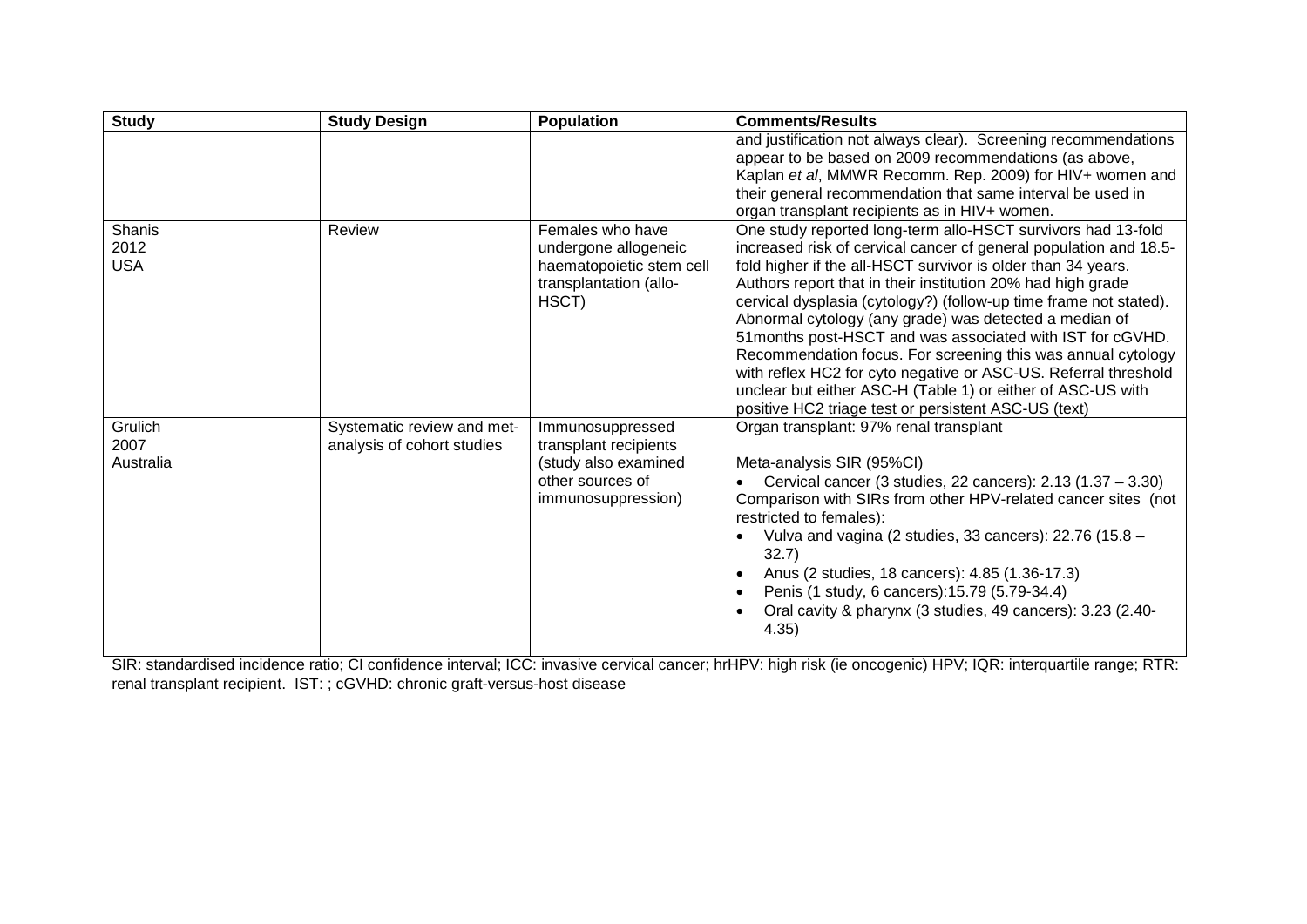**Table 2 – Primary studies published in 2012 or later (not covered by review articles): transplant recipients**

| <b>Study</b>    | <b>Study Design</b>         | <b>Population</b>           | <b>Comments/Results</b>                                           |
|-----------------|-----------------------------|-----------------------------|-------------------------------------------------------------------|
| <b>Meeuwis</b>  | Cohort (mainly baseline     | 218 renal transplant        | HPV DNA testing done on samples which were self-collected         |
| 2015            | cross-sectional data        | recipients aged 18 or       | using dry Evalyn brush; SPF <sub>10</sub> LiPA <sub>25</sub>      |
| The Netherlands | presented)                  | older, who received         | Prevalence of hrHPV: 17.4% (95% CI: 12.9-23.1)                    |
|                 |                             | transplant 1968-2008;       | Prevalence of any HPV type was higher in this group (27.1%)       |
|                 |                             | with functioning donor      | than in general Western European female population aged 45-       |
|                 |                             | kidney Feb 2012.            | 55 (9-10%)                                                        |
|                 |                             | Mean age at baseline        | Time on and type of immunosuppressive therapy were not            |
|                 |                             | 55.4 years (SD 12.2)        | associated with positivity for HPV (any type)                     |
|                 |                             |                             | HPV positive women were offered screening. Of 38 who were         |
|                 |                             |                             | hrHPV+ who attended for screening, 6 were HSIL on cytology; 8     |
|                 |                             |                             | were moderate or severe cervical dysplasia over follow-up         |
|                 |                             |                             | period of at least 12 months (mean 20 months).                    |
|                 |                             |                             | Relatively high proportion of study participants had no sexual    |
|                 |                             |                             | contact in previous 6 months (49%) and had not had more           |
|                 |                             |                             | intensive cervical screening as recommended (only 22% at          |
|                 |                             |                             | least one smear per year; 12% no screening in past 5 years)       |
| Marschalek      | Retrospective observational | 262 female kidney graft     | Based on clinical data from hospital records, electronic patient  |
| 2015            | cohort                      | recipients who received     | records, and in some cases records from the woman's               |
| Austria         |                             | transplant 1980-2012,       | gynaecologist/ GP, 6 patients developed CIN2/3, and 15            |
|                 |                             | were attending for routine  | developed any CIN (median follow-up 101.1 months; IQR: 27.3-      |
|                 |                             | post-transplantation        | 190.7 months).                                                    |
|                 |                             | follow- up visits in one of | Proportional incidence rate for any CIN (not available separately |
|                 |                             | two hospitals in Vienna,    | for CIN2 or CIN3):                                                |
|                 |                             | and aged 18 or older at     | 1-year: 1.3%                                                      |
|                 |                             | time of clinic attendance.  | 3-year: 2.7%                                                      |
|                 |                             |                             | 5-year: 4.2%                                                      |
|                 |                             |                             | 10-year: 12.0%                                                    |
|                 |                             |                             | In multivariate analysis, incidence of female genital dysplasia   |
|                 |                             |                             | (including VIN and VaIN) was associated with multiple             |
|                 |                             |                             | transplantations and younger age at transplantation.              |
| Aggarwal        | Cross-sectional             | 40 women who received a     | Conventional cytology performed with residual cells from          |
| 2014            |                             | renal transplant at least 6 | cytobrush used for HPV testing using PCR Hybribio HPV             |
| India           |                             | months earlier (median      | genotyping array kit (Hong Kong).                                 |
|                 |                             | age: 40; range 24-69)       | No cytological abnormalities in any woman (inflammation in        |
|                 |                             | (RTR)                       | 3/40 (7.5%) RTR & 17/80 (21%) controls).                          |
|                 |                             | 80 controls attending       | Prevalence of hrHPV was 1.9 times higher in RTR cf controls       |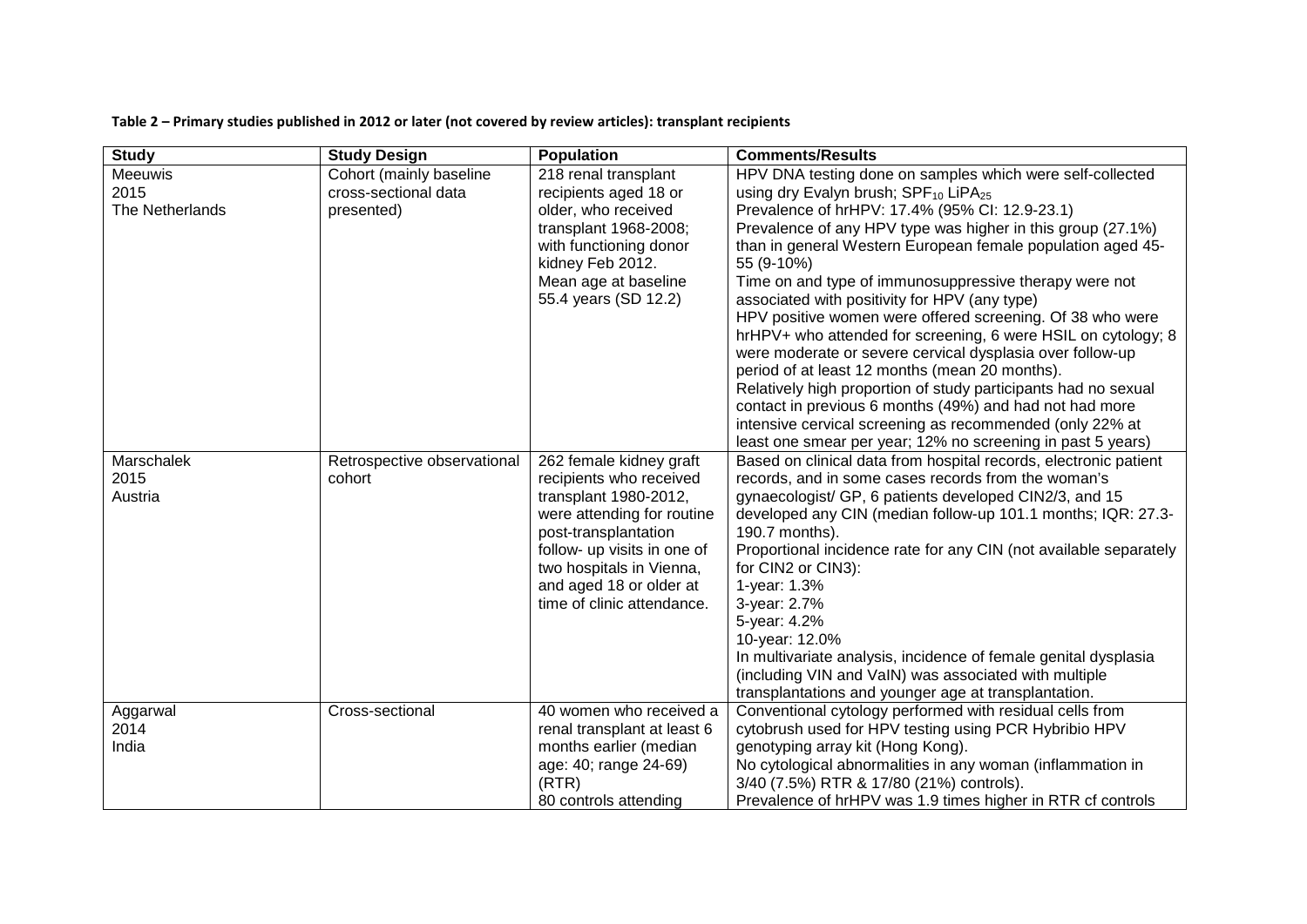| <b>Study</b>                            | <b>Study Design</b>                                                                                                           | <b>Population</b>                                                                                                                                                                                                                                                                                                                                                       | <b>Comments/Results</b>                                                                                                                                                                                                                                                                                                                                                                                                                                                                                                                                                                                                                                                                                                    |
|-----------------------------------------|-------------------------------------------------------------------------------------------------------------------------------|-------------------------------------------------------------------------------------------------------------------------------------------------------------------------------------------------------------------------------------------------------------------------------------------------------------------------------------------------------------------------|----------------------------------------------------------------------------------------------------------------------------------------------------------------------------------------------------------------------------------------------------------------------------------------------------------------------------------------------------------------------------------------------------------------------------------------------------------------------------------------------------------------------------------------------------------------------------------------------------------------------------------------------------------------------------------------------------------------------------|
|                                         |                                                                                                                               | gynaecology outpatient<br>unit (median age: 38;<br>range 27-72) who "had a<br>normal cervix on<br>examination".<br>Women "previously<br>diagnosed with<br>preneoplastic or<br>neoplastic lesions of the<br>cervix were excluded"<br>(unclear if histologcal only<br>or also includes<br>cytological abnormalities)<br>Time period not stated.<br>Patients from a single | $(P=0.18)$ :<br>RTR: 13/40 (32.5%)<br>Controls: 14/80 (17.5%)<br>HPV16 most common type in both RTR (5/40; 12.5%) and<br>controls (10/80; 12.5%) and the prevalence was the same in<br>both groups. Next most common types in RTR were HPV31<br>(5/40; 12.5%) and HPV18 (4/40; 10%), each of which was<br>detected in 2/80 controls (2.5%).<br>No correlation between HPV positivity (any of 21 types including<br>oncogenic and non-oncogenic) and duration of<br>immunosuppression in RTR.<br>Authors acknowledge lack of power to detect differences<br>between RTR and controls.<br>Potential bias due to requirement that controls have "a normal<br>cervix on examination" (further details not provided).           |
| Skov Dalgaard<br><b>Denmark</b><br>2013 | Observational cohort using<br>data from national<br>administrative databases                                                  | institution.<br>Patients treated with renal<br>replacement therapy<br>(dialysis or<br>transplantation) for at<br>least 90 days as recorded<br>on Danish Nephrology<br>Registry. Matched<br>population controls from<br>the national Civil<br>Registration System.                                                                                                       | Modest increase in ICC risk (crude incidence rate ratio (IRR)<br>$=1.81$ ; 95% CI 1.01-3.23), compared to much greater increases<br>in anal (IRR=4.54) and vulvovaginal (IRR=5.81) cancers. Risk<br>was similar in both transplant and dialysis patients. Authors<br>suggest that cervical cancer risk in this study would reflect<br>longstanding availability of systematic cervical screening<br>program in Denmark.                                                                                                                                                                                                                                                                                                    |
| Madeleine<br><b>USA</b><br>2013         | Observational cohort using<br>linked data from a national<br>transplant registry and 15<br>state/ local cancer<br>registries. | Transplant recipients (TR)<br>who received their<br>transplant when aged 18<br>or older and resident in a<br>region covered by a<br>cancer registry at the time<br>of transplant.                                                                                                                                                                                       | Cervical cancer risk was no higher in TR than expected based<br>on general population rates (SIR=1.0).<br>Some cancer registries collected data on in situ cervical cancer<br>(CIS). Based on a subset of female transplant recipients living in<br>areas where cancer registries recorded CIS (N=17,010), risk of<br>in situ cervical cancer was elevated compared to expected rates<br>(SIR=3.3; 95% CI: 2.6-4.2)<br>Authors suggest lack of difference in cervical cancer is likely<br>due to effective screening, and state that "The Kidney Disease:<br>Improving Global Outcomes group suggested that screening for<br>cervical cancer in transplant recipients should follow the general<br>population guidelines". |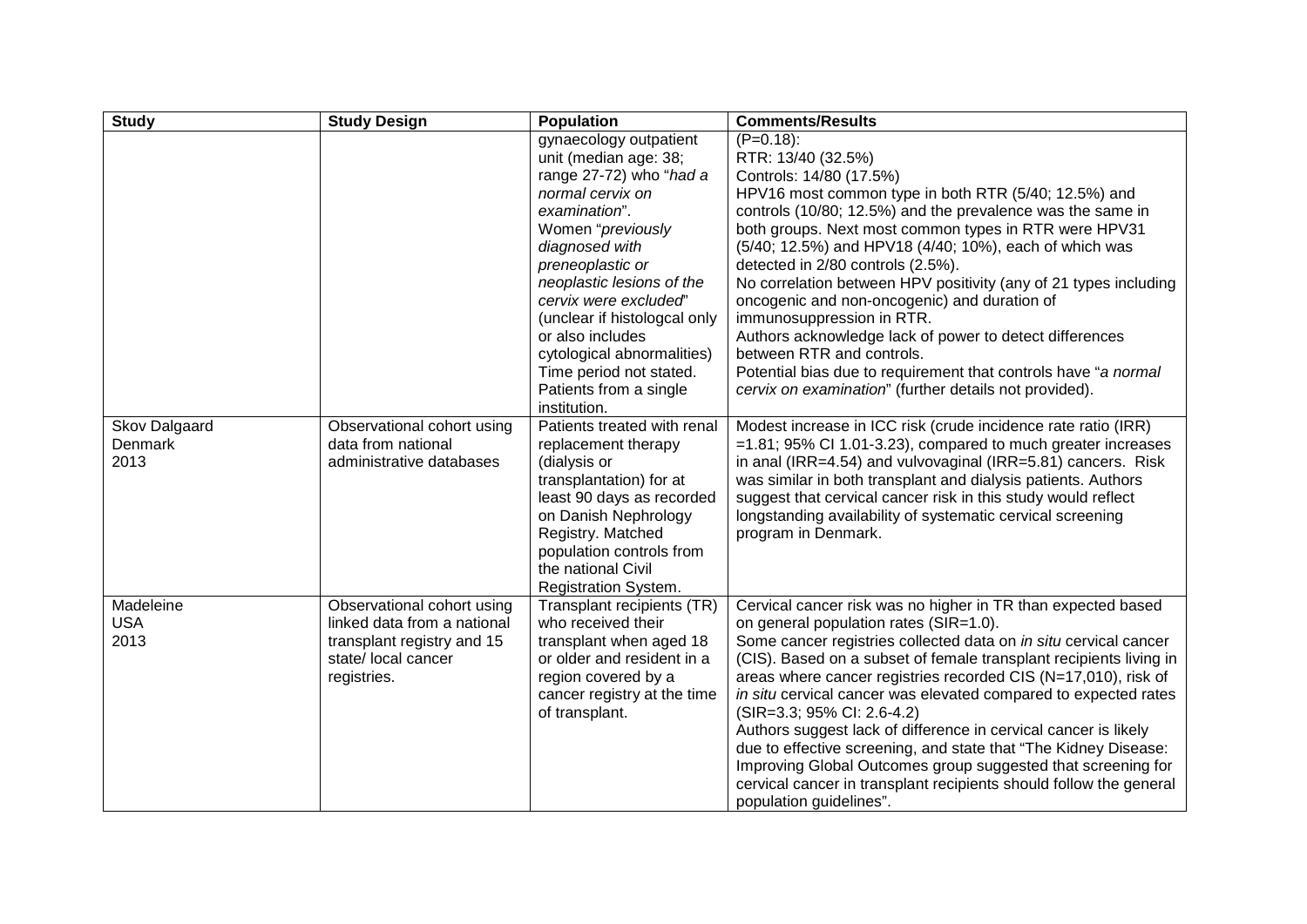| <b>Study</b>    | <b>Study Design</b>         | <b>Population</b>           | <b>Comments/Results</b>                                           |
|-----------------|-----------------------------|-----------------------------|-------------------------------------------------------------------|
| <b>Meeuwis</b>  | Retrospective observational | 1023 female patients who    | Five RTR were diagnosed with cervical cancer.                     |
| 2012            | cohort                      | underwent RT in one         | Median time between transplant and cervical cancer diagnosis:     |
| The Netherlands |                             | hospital in Nijmegen, the   | 5.0 years (range 2.2-9.8).                                        |
|                 |                             | Netherlands between         | Median age at cervical cancer diagnosis: 59.3 years (range:       |
|                 |                             | 1968-2008, and with renal   | $37.2 - 69.7$                                                     |
|                 |                             | transplant function of at   | hrHPV types detected in 5 cervical cancer specimens: HPV16        |
|                 |                             | least 90 days. Censored     | $(3)$ , HPV18 $(1)$ , HPV56 $(1)$ .                               |
|                 |                             | at 31 July 2010.            | 3/5 had no record of cervical screening prior to RT; 1 of whom    |
|                 |                             |                             | also had no record of screening post-RT.                          |
|                 |                             |                             | 1/5 had CIN3 diagnosed pre-RT (approx. 5 years pre-RT); first     |
|                 |                             |                             | cytology post-RT (@41 months) was HSIL; policy was wait-and-      |
|                 |                             |                             | see only - no histology available; cancer diagnosed @9.8 years    |
|                 |                             |                             | post-RT                                                           |
|                 |                             |                             | 1/5 had LSIL cytology 31 months but no subsequent histology       |
|                 |                             |                             | prior to RT; first cytology post-RT (@26 months) was HSIL and     |
|                 |                             |                             | subsequent histology was cervical cancer.                         |
|                 |                             |                             | In all 5 cases, the possibility could not be ruled out that       |
|                 |                             |                             | precancer existed prior to RT (and in one case it was known to    |
|                 |                             |                             | have done so).                                                    |
|                 |                             |                             | Only 1/5 cases had cytology within 12 months of transplant. In    |
|                 |                             |                             | this case, cytology was LSIL and cervical cancer was diagnosed    |
|                 |                             |                             | approximately 7 years later.                                      |
| Wang            | Retrospective cohort        | 89 patients who             | Leukemia was the indication for allo-SCT in 92.1% patients.       |
| 2012            |                             | underwent allogenic stem    | Median duration of immunosuppressive therapy 12 months            |
| Norway          |                             | cell transplantation (allo- | (range: 0-78 months)                                              |
|                 |                             | SCT) between 1985-2005      | Only 11/89 attended for all recommended cytology tests in the     |
|                 |                             | in one hospital which was   | first 5 years following transplantation (9 visits recommended;    |
|                 |                             | the sole transplantation    | mean number of cytology tests for all 89 patients 6.5; range 2-9) |
|                 |                             | centre in Norway, and       | Among 69 patients with normal cytology prior to transplantation,  |
|                 |                             | who survived for at least 5 | the incidence of cytological HSIL after transplantation was       |
|                 |                             | years post-transplant (all  | 23.2% (16/69) over the follow-up period.                          |
|                 |                             | but 1 still alive at Nov    | Post-transplantation HPV status (based on HC2; in-house PCR       |
|                 |                             | 2010). Median age at        | typing of HC2 positives) was available for 43/89 patients; 27.9%  |
|                 |                             | transplant: 39 years.       | were hrHPV positive. Methods state that HC2 was used in           |
|                 |                             | Follow-up until most        | women with ASC-US (TBS 2001 classification) or LSIL cytology,     |
|                 |                             | recent cervical smear       | however there may have been other circumstances where it          |
|                 |                             | before August 2010.         | was also used as HPV status is available for 5 women with         |
|                 |                             | Median follow-up [from      | negative cytology (1/5 hrHPV positive)                            |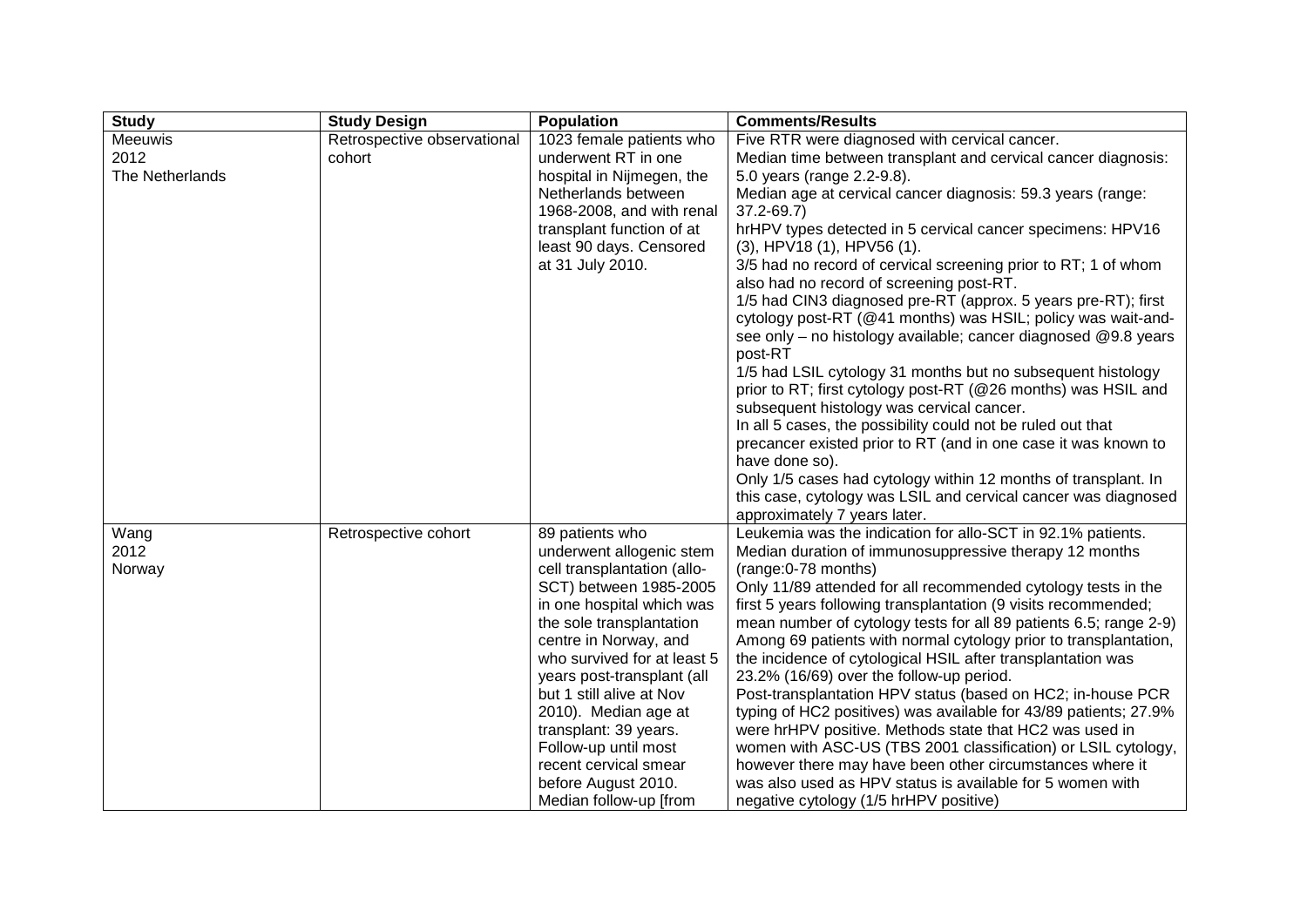| <b>Study</b> | <b>Study Design</b> | <b>Population</b>          | <b>Comments/Results</b>                                           |
|--------------|---------------------|----------------------------|-------------------------------------------------------------------|
|              |                     | transplant]: 11 years;     |                                                                   |
|              |                     | range 5-25.                |                                                                   |
| Pietrzak     | Cohort              | 60 kidney graft recipients | RTR were less likely than controls to have had $\geq 2$ lifetime  |
| 2012         |                     | (RTR) plus 60 healthy      | sexual partners (16/60 cf 33/60)                                  |
| Poland       |                     | controls under routine     | Baseline test results:                                            |
|              |                     | gynaecological care at the | RTR: 11/60 (18%) hrHPV+; 2/11 abnormal cytology (2 x HSIL);       |
| and          |                     | same hospital in Warsaw,   | 2/2 CIN2+                                                         |
|              |                     | recruited 2007-2008.       | Controls: 15/60 (25%) hrHPV+; 2/15 abnormal cytology (LSIL,       |
| Mazanowska   |                     | Restricted to ages 28-48   | HSIL); 2/2 CIN2+                                                  |
| 2013         |                     | and those with negative    |                                                                   |
| Poland       |                     | Pap smear in previous 12   | At 24 months, most hrHPV infections detected at baseline had      |
|              |                     | months.                    | cleared in RTR (81.8%; 9/11) and controls (93%; 14/15).           |
|              |                     |                            | Among those who were still hrHPV+ at 24 months:                   |
|              |                     |                            | RTR: 2/2 had negative cytology; 2/2 E6/E7 mRNA+; 1xClN3,          |
|              |                     |                            | 1xneg histology                                                   |
|              |                     |                            | Controls: 1/1 HSIL cyto; 1/1 E6/E7 mRNA+; 1 x CIN3                |
|              |                     |                            | NB: follow-up cyto/ colp/ histo at 24 months only done for those  |
|              |                     |                            | who were E6/E7 mRNA+                                              |
|              |                     |                            |                                                                   |
|              |                     |                            | Authors acknowledge that the study's finding that hrHPV           |
|              |                     |                            | prevalence is similar (or possibly lower) in RTR than in controls |
|              |                     |                            | could be due to: i) the age of participants (studies which have   |
|              |                     |                            | included younger women have found younger women more              |
|              |                     |                            | likely to have hrHPV infection than older women), and ii) the     |
|              |                     |                            | differences in the number of sexual partners between RTR and      |
|              |                     |                            | controls within this study.                                       |

SIR: standardised incidence ratio; CI confidence interval; ICC: invasive cervical cancer; IRR: incidence rate ratio; hrHPV: high risk (ie oncogenic) HPV; IQR: interquartile range; RT: renal transplantation; RTR: renal transplant recipient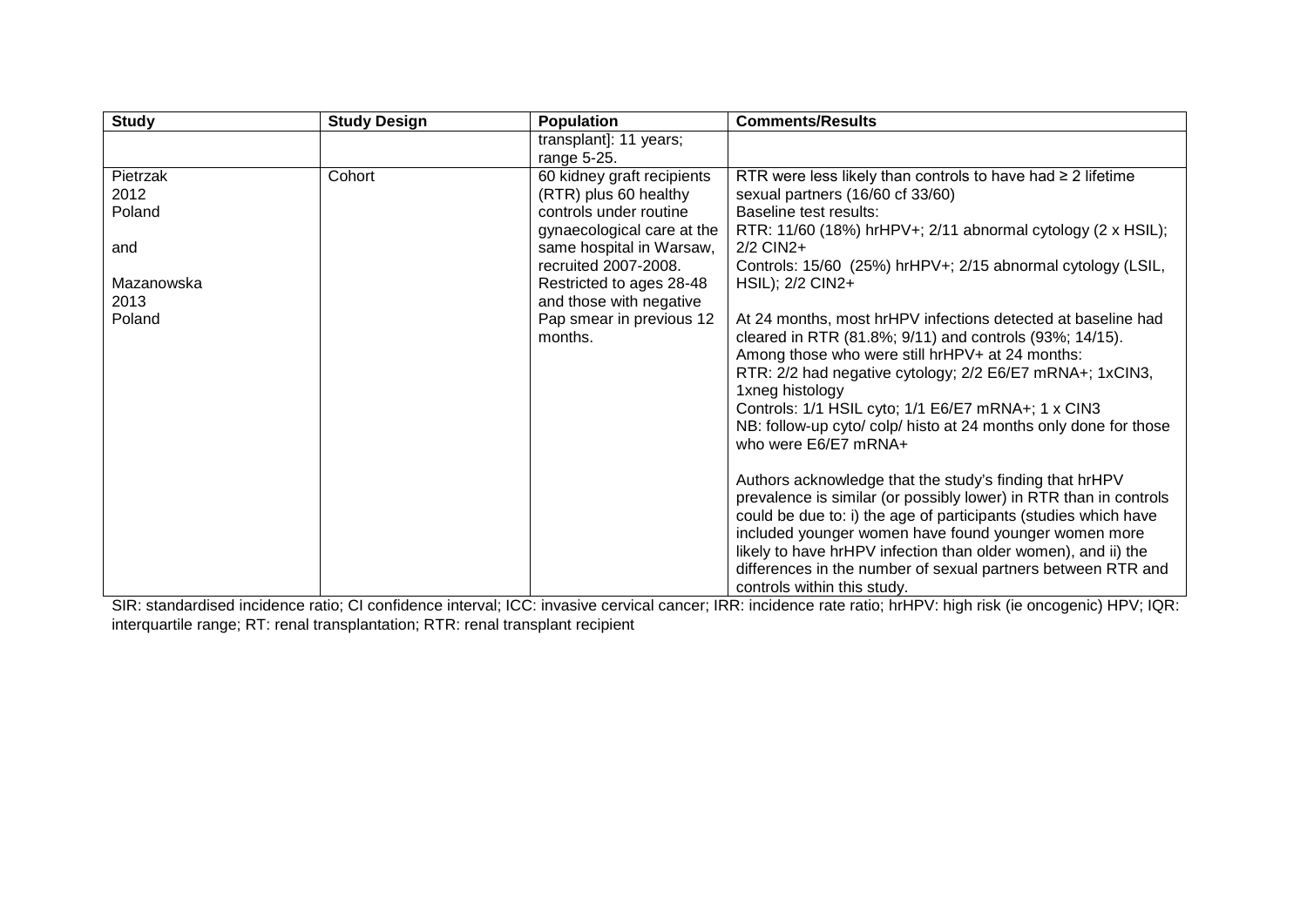#### **Table 3 - Review articles: HIV**

| <b>Study</b>                     | <b>Study Design</b>                                        | <b>Population</b>          | <b>Comments/Results</b>                                                                                                                                                                                                                                                                                                                                                                                                                                                                                                                                                                                                                                                                                                                                                                                                                                                                                                                                                                                                                                                                                                                                                                                                                                                                                                                                                                           |
|----------------------------------|------------------------------------------------------------|----------------------------|---------------------------------------------------------------------------------------------------------------------------------------------------------------------------------------------------------------------------------------------------------------------------------------------------------------------------------------------------------------------------------------------------------------------------------------------------------------------------------------------------------------------------------------------------------------------------------------------------------------------------------------------------------------------------------------------------------------------------------------------------------------------------------------------------------------------------------------------------------------------------------------------------------------------------------------------------------------------------------------------------------------------------------------------------------------------------------------------------------------------------------------------------------------------------------------------------------------------------------------------------------------------------------------------------------------------------------------------------------------------------------------------------|
| Cobucci<br>2015<br><b>Brazil</b> | Systematic review &<br>meta-analysis                       | Individuals with HIV/ AIDS | Meta-analysis of cancer incidence in the post- vs pre-HAART eras.<br>Individual included studies would have defined what was considered<br>pre- vs post-HAART.<br>Five studies compared cervical cancer incidence in the pre-vs post-<br>HARRT era. The point estimates from all five included studies<br>indicated an increase in cervical cancer incidence in the post-<br>HAART era compared to the pre-HAART era. The overall rate ratio<br>of incidence in post- vs pre-HAART eras was 1.46 (95%CI: 1.09-<br>1.94; P=0.04; $P_{heterogeneity}=0.56$ ).                                                                                                                                                                                                                                                                                                                                                                                                                                                                                                                                                                                                                                                                                                                                                                                                                                       |
| Denslow<br>2014<br><b>USA</b>    | Systematic review<br>(search end date: 31<br>January 2012) | HIV-positive women         | Based on 3 studies in developed settings, incidence of cytology<br><b>HGSIL estimated as:</b><br>HIV+ women: 0.7-6.2 per 100 woman-years<br>HIV- women: 0.3-1.4 per 100 woman-years<br>Appears to be an increasing risk of incidence of any cytological SIL<br>with decreasing CD4 count in HIV+ women, but only significant in<br>one study for women not on ART (but adjusted for HPV detection).<br>One study showed reduced incidence of any cytology SIL among<br>HIV+ HAART users cf HIV+ non-users, however most studies<br>showed no significant difference by HAART use.<br>Results were not available for incidence of HG lesions or cytology by<br>CD4 count or ART use.<br>Progression of abnormalities<br>Estimated progression rate from ASCUS/ LSIL/ CIN 1 to >LSIL in<br>HIV+ ranged from 1.2-26.2 per 100 woman-years. Only 3 studies<br>had HIV- comparator: progression rates were ~twice as high in HIV+<br>cf HIV- women. ART use was mixed in all 3 studies i.e. in all studies,<br>HIV+ women were not all on ART. In the only study which looked at<br>both HIV+ and HIV- women in terms of at least partly histologically-<br>defined outcomes, 8/202 HIV+ women progressed from CIN1 to<br>CIN2-3/HSIL over a mean follow-up period of 40 months (i.e. 1.2<br>cases per 100 woman-years). There were no cases identified in 21<br>HIV- women who were also followed up. |

*HIV*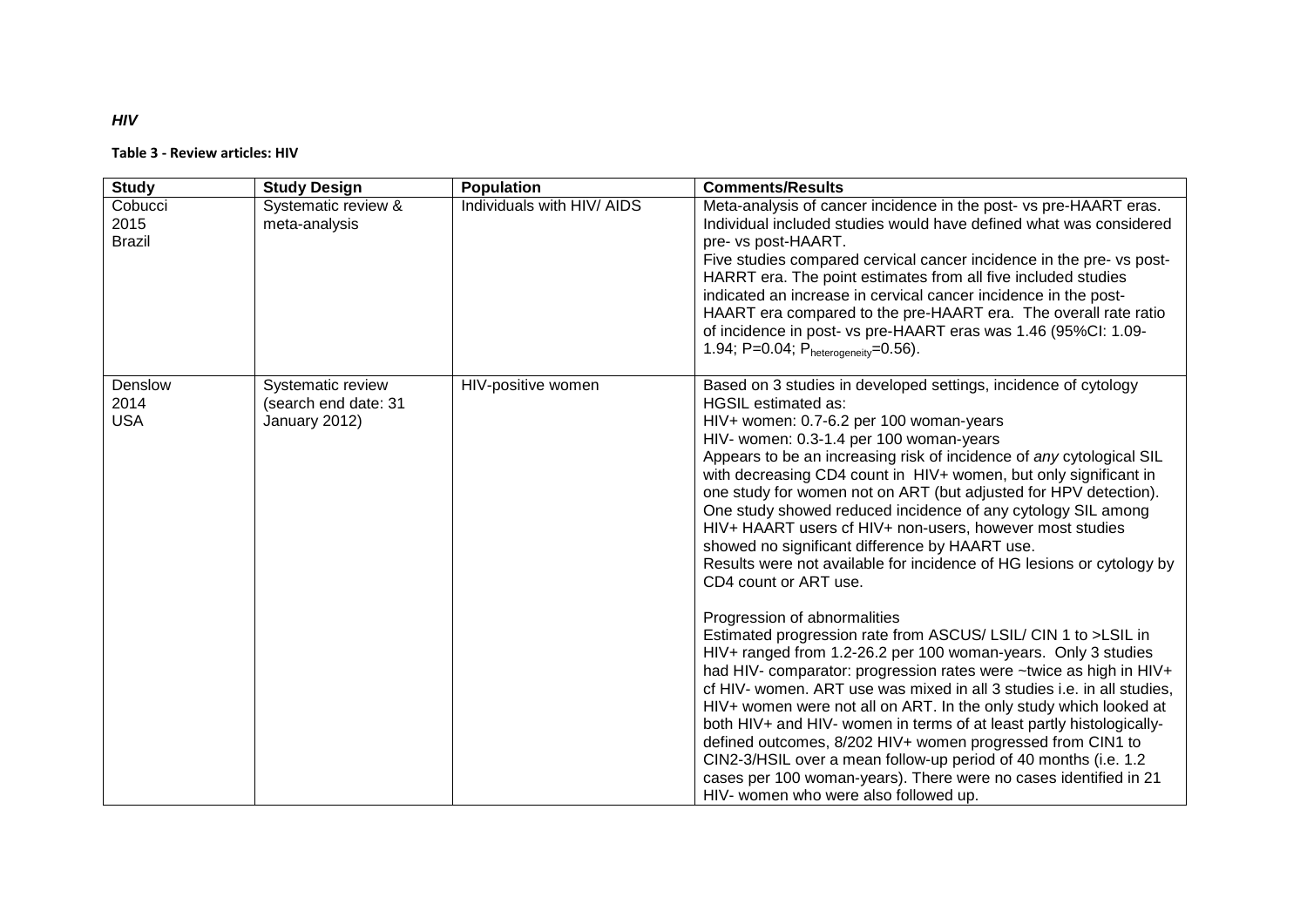| <b>Study</b>                 | <b>Study Design</b> | <b>Population</b>                                                                 | <b>Comments/Results</b>                                                                                                                                                                                                                                                                                                                                                                                                                                                                                                                                                                                                                                                                                                                                                                                                                                                                                                                                                                                                                                                                                                                                                                                                                                                               |
|------------------------------|---------------------|-----------------------------------------------------------------------------------|---------------------------------------------------------------------------------------------------------------------------------------------------------------------------------------------------------------------------------------------------------------------------------------------------------------------------------------------------------------------------------------------------------------------------------------------------------------------------------------------------------------------------------------------------------------------------------------------------------------------------------------------------------------------------------------------------------------------------------------------------------------------------------------------------------------------------------------------------------------------------------------------------------------------------------------------------------------------------------------------------------------------------------------------------------------------------------------------------------------------------------------------------------------------------------------------------------------------------------------------------------------------------------------|
|                              |                     |                                                                                   | Two studies on progression from LSIL to HSIL (cyto confirmed by<br>histo) stratified by CD4 count. Cumulative risk of progression<br>appeared to be higher in women with lower CD4 count however<br>statistical significance was only reported for one study. No included<br>studies reported progression stratified by ART use, however two<br>studies published after the cut-off for the analysis found lower risk of<br>progression or increased likelihood of lesion regression is consistent<br>users of HAART.                                                                                                                                                                                                                                                                                                                                                                                                                                                                                                                                                                                                                                                                                                                                                                 |
|                              |                     |                                                                                   | Study authors note limitations due to:<br>Likely confounding in incidence data by shared behavioural risk<br>factors for HIV and HPV                                                                                                                                                                                                                                                                                                                                                                                                                                                                                                                                                                                                                                                                                                                                                                                                                                                                                                                                                                                                                                                                                                                                                  |
|                              |                     |                                                                                   | Small sample size in strata probably contributed to lack of<br>statistical significance in differences by CD4 counts<br>ART use differs over time and between study populations e.g.<br>number of drugs used and whether ART use initiated in only<br>patients with lowest CD4 count vs all HIV+                                                                                                                                                                                                                                                                                                                                                                                                                                                                                                                                                                                                                                                                                                                                                                                                                                                                                                                                                                                      |
| Nguyen<br>2013<br><b>USA</b> | Review              | HIV-positive women (study also<br>examined other sources of<br>immunosuppression) | HIV+ women have higher prevalence of other (non-16/18) high risk<br>HPV types cf HIV- women, and multiple-type infections are more<br>common. Lower prevalence of HPV16 and higher prevalence of HPV<br>18/33/51/52/58 in HIV+ women with HSIL cf general population of<br>women with HSIL.<br>Two cohort studies found higher CD4 count and increased time on<br>cART were associated with lower ICC risk within HIV+ women.<br>Two USA cohorts reported different findings for ICC risk in HIV+<br>women. One study found no difference in ICC risk between a cohort<br>of HIV+ women enrolled in a care program where they received 6-<br>monthly cervical screening and that from SEER data. A second<br>cohort found SIR of 4.1 for HIV+ women compared to SEER data,<br>however use of screening in this group was unclear: 6/17 ICC cases<br>no had screening in previous 5 years.<br>Women with 3 consecutive negative Pap tests may be eligible for<br>screening at a longer interval than 1 year.<br>One USA cohort found that women with negative cytology and<br>negative HPV DNA on endocervical lavage at baseline had the same<br>risk of HSIL over 3-5 year follow-up period regardless of whether<br>they were HIV+ or HIV-. Risk of CIN2+ or HSIL did not differ by |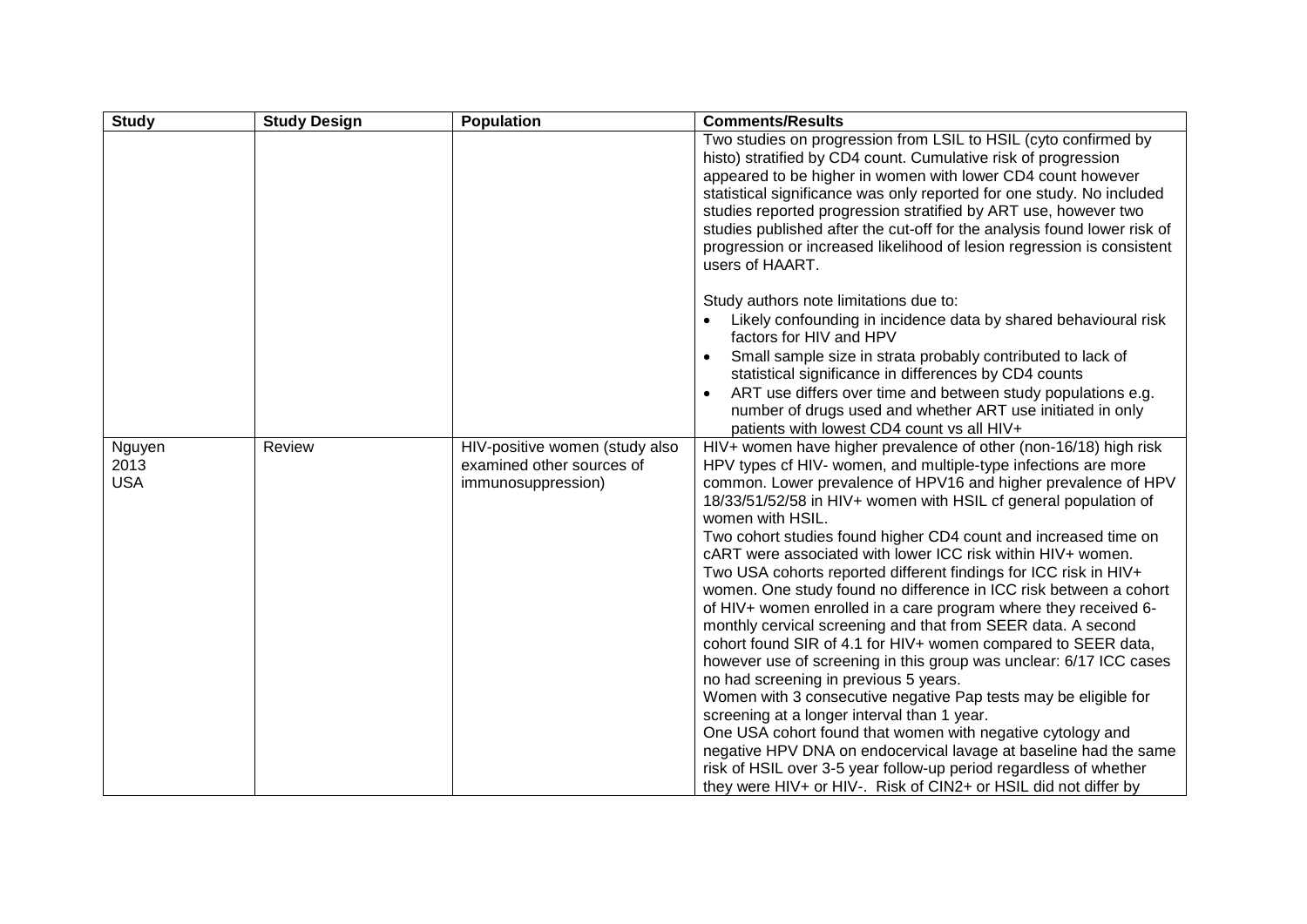| <b>Study</b>                 | <b>Study Design</b>                                         | <b>Population</b>                                                                 | <b>Comments/Results</b>                                                                                                                                                                                                                                                                                                                                                                                                                                                                                                                                                                                                                                                                                                                                                                      |
|------------------------------|-------------------------------------------------------------|-----------------------------------------------------------------------------------|----------------------------------------------------------------------------------------------------------------------------------------------------------------------------------------------------------------------------------------------------------------------------------------------------------------------------------------------------------------------------------------------------------------------------------------------------------------------------------------------------------------------------------------------------------------------------------------------------------------------------------------------------------------------------------------------------------------------------------------------------------------------------------------------|
|                              |                                                             |                                                                                   | immune status, but risk for any SIL was higher in HIV+ women and                                                                                                                                                                                                                                                                                                                                                                                                                                                                                                                                                                                                                                                                                                                             |
|                              |                                                             |                                                                                   | increased with decreasing CD4 count.                                                                                                                                                                                                                                                                                                                                                                                                                                                                                                                                                                                                                                                                                                                                                         |
| Dugué<br>2013<br>Denmark     | Systematic review                                           | HIV-positive women (study also<br>examined other sources of<br>immunosuppression) | Updated data since Grulich 2007 confirms cervical cancer SIR 5.8<br>Association between CD4 count & risk of cervical cancer unclear.<br>At population level, HAART does not appear to have reduced<br>cervical cancer in people with HIV/AIDS; however some evidence<br>that incident cervical abnormalities more likely to clear in women on<br>HAART and regression was positively correlated with CD4 count.<br>Among 312 HIV-infected women free of cervical lesions at baseline<br>followed for 7 years, regression of SIL was observed in 12.5% (95%<br>CI: 9.9-15.1%) of women on HAART but no women not on HAART.<br>In a separate cohort study, women adherent to HAART were more<br>likely to clear oncogenic HPV infections than non-adherent women<br>(OR: 3.7; 95% CI: 1.4-9.9) |
| Grulich<br>2007<br>Australia | Systematic review and<br>meta-analysis of cohort<br>studies | HIV-positive women (study also<br>examined other sources of<br>immunosuppression) | Meta-analysis SIR (95%CI):<br>Cervical cancer (6 studies, 104 cancers): 5.82 (2.98 - 11.3)<br>Comparison with SIRs from other HPV-related cancer sites (not<br>restricted to females):<br>Vulva and vagina (2 studies, 21 cancers): $6.45$ (4.07 - 10.2)<br>Anus (6 studies, 303 cancers): 28.75 (21.6 - 38.3)<br>Penis (3 studies, 21 cancers): 4.42 (2.77 - 7.07)<br>Oral cavity & pharynx (4 studies, 238 cancers): 2.32 (2.40 -<br>4.35)                                                                                                                                                                                                                                                                                                                                                 |

SIR: standardised incidence ratio; CI confidence interval; ART antiretroviral therapy; HAART highly active antiretroviral therapy; cART combined antiretroviral therapy; ICC: invasive cervical cancer; CD4 count: number of CD4 T lymphocytes per mm $^3$  (cells/ mm $^3$ );

## **Table 4 – Primary studies published in 2012 or later (after reviews): HIV**

| <b>Study</b> | <b>Study Design</b> | <b>Population</b>                 | <b>Comments/Results</b>                                           |  |
|--------------|---------------------|-----------------------------------|-------------------------------------------------------------------|--|
| Keller       | Cohort              | HIV+ and HIV- women enrolled      | HPV DNA testing performed on cervicovaginal lavage samples        |  |
| 2015         |                     | in 1994-1995 and 2001-2002; in    | 16% of HIV+ women reported that they were on HAART; 67% had       |  |
| <b>USA</b>   |                     | both groups restricted to women   | $\vert$ CD4 count >350 cells/ $\mu$ L.                            |  |
|              |                     | with negative or LSIL cytology at | Although HIV+ women reported fewer recent sexual partners of HIV- |  |
|              |                     | baseline. Women with LSIL         | women, they had a higher prevalence of hrHPV (15% vs 5%;          |  |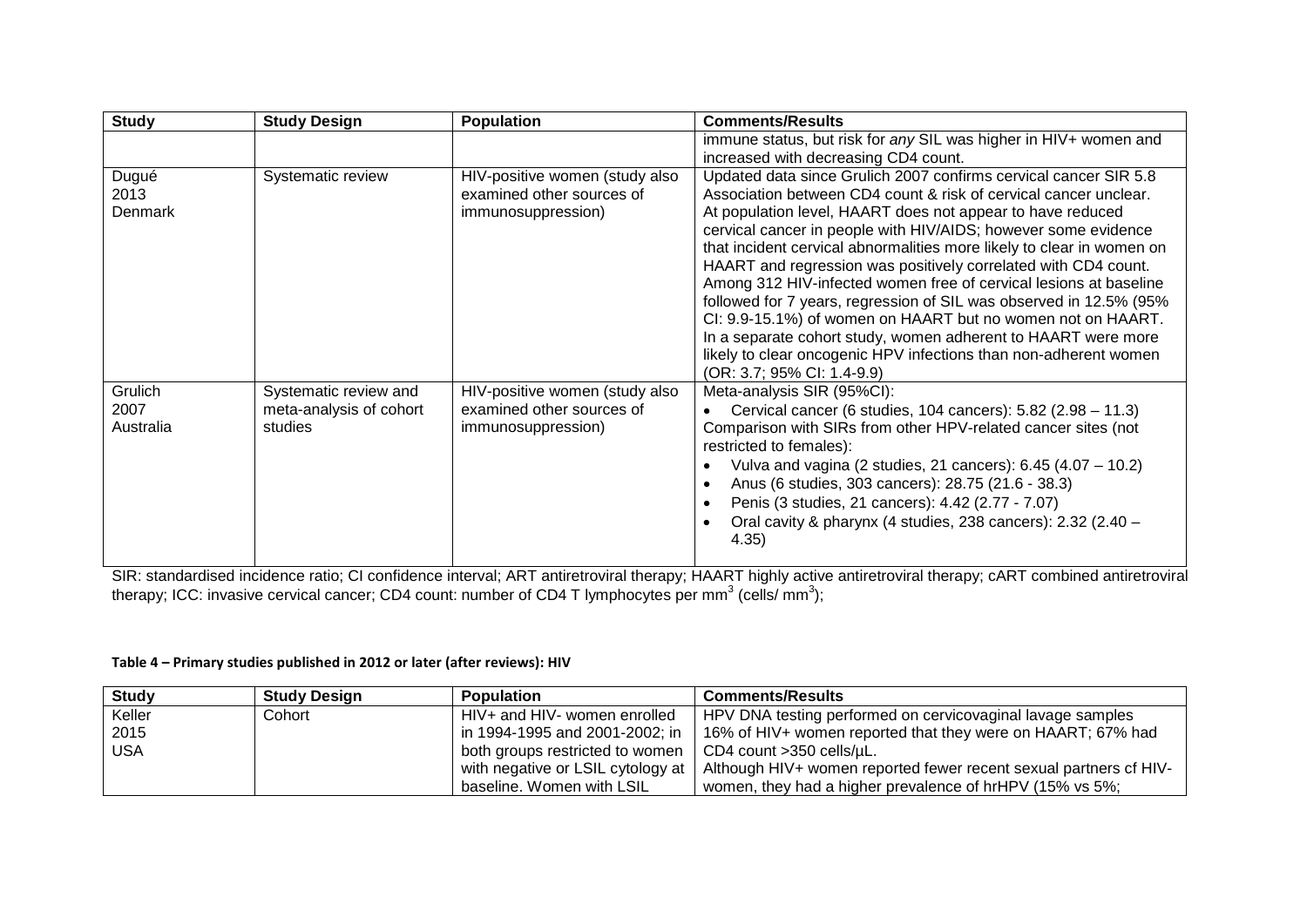| <b>Study</b>   | <b>Study Design</b> | Population                                                | <b>Comments/Results</b>                                               |
|----------------|---------------------|-----------------------------------------------------------|-----------------------------------------------------------------------|
|                |                     | cytology were included as a                               | $P < 0.0001$ )                                                        |
|                |                     | benchmark risk group for the                              | 5-year cumulative risk of CIN3+:                                      |
|                |                     | colposcopy referral threshold                             | HIV- women with negative cytology: no cases                           |
|                |                     |                                                           | HIV+ women with negative cytology and HPV test: ≤1% in each CD4       |
|                |                     |                                                           | strata                                                                |
|                |                     |                                                           | HIV+ women with negative cytology & HPV16+: 10% (95% CI: 0-           |
|                |                     |                                                           | 23%) [no women HPV18+]                                                |
|                |                     |                                                           | HIV+ women with negative cytology & positive for non-16/18 hrHPV      |
|                |                     |                                                           | types: 3% (95% CI: 0-6%)                                              |
|                |                     |                                                           | HIV- women with LSIL cytology [study threshold for colp referral]: 7% |
|                |                     |                                                           | (95%CI: 3-11%)                                                        |
|                |                     |                                                           | In multivariate analyses, women who were HPV16+ with negative         |
|                |                     |                                                           | cytology were at >13 times higher risk of CIN3+ over 5 years cf       |
|                |                     |                                                           | women who were hrHPV-. This increased hazard ratio was non-           |
|                |                     |                                                           | significantly higher than that for women with LSIL at baseline.       |
|                |                     |                                                           | Results were similar when restricting to HIV+ women, controlling for  |
|                |                     |                                                           | HIV RNA level and HAART use. Year of enrolment was not                |
|                |                     |                                                           | associated with CIN3+ risk.                                           |
|                |                     |                                                           | Authors conclude that colposcopy referral is appropriate for women    |
|                |                     |                                                           | with negative cytology who are HPV16+ and that 1-year follow-up       |
|                |                     |                                                           | may be appropriate for women who are positive for other (non-16/18)   |
|                |                     |                                                           | hrHPV types                                                           |
| Keller<br>2012 |                     | HIV+ and HIV- women enrolled                              | No hrHPV detected in cervicovaginal lavage sample:                    |
| <b>USA</b>     |                     | in 1994-1995 and 2001-2002; in                            | HIV+: 88% (95% CI: 84-91%)                                            |
|                |                     | both groups restricted to women                           | HIV-: 95% (95% CI: 88-94%)                                            |
|                |                     | with negative cytology at                                 | Five-year cumulative incidence of CIN3+ (2 cases CIN3; one each in    |
|                |                     | baseline. Most results are                                | HIV+ and HIV-):                                                       |
|                |                     | reported on women who are<br>additionally hrHPV negative. | HIV+:0.5% (95% CI: 0-2%)<br>HIV-: 0.7% (95% CI: 0-2%)                 |
|                |                     | Women have semi-annual visits                             | Five-year cumulative incidence of CIN2+ (15 cases):                   |
|                |                     | where cytology and                                        | HIV-: 5% (95% CI: 1-8%)                                               |
|                |                     | cervicovaginal lavage samples                             | HIV+ CD4 ≥500: 6% (95% CI: 2-10%)                                     |
|                |                     | are collected; colposcopy is                              | HIV+ CD4 350-499: 2% (95% CI: 0-7%)                                   |
|                |                     | recommended when cytology is                              | HIV+ CD4 <350: 2% (95% CI: 0-7%)                                      |
|                |                     | ASC-US or greater (according to                           | Difference in cumulative incidence between HIV- and HIV+              |
|                |                     | TBS2001)                                                  | estimated as:                                                         |
|                |                     |                                                           | CIN2+: 0%; (95% CI: -4 to 5%)                                         |
|                |                     |                                                           | HSIL+: -0.1%; (95% CI: -0.9 to 0.9%)                                  |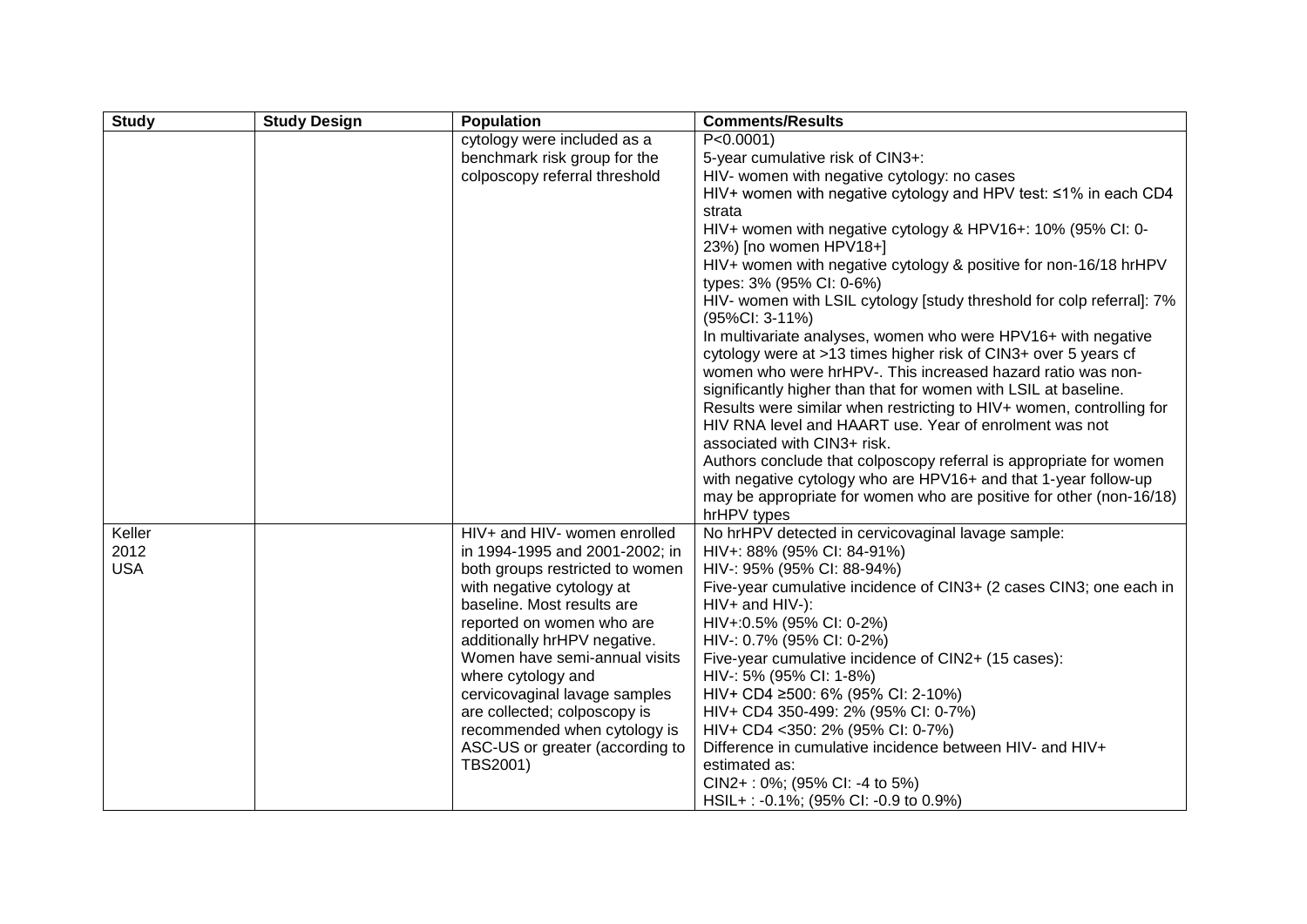| <b>Study</b> | <b>Study Design</b>      | <b>Population</b>                | <b>Comments/Results</b>                                                                                                    |
|--------------|--------------------------|----------------------------------|----------------------------------------------------------------------------------------------------------------------------|
|              |                          |                                  | Five-year cumulative incidence of any cytological SIL differed by                                                          |
|              |                          |                                  | host immune status, but cumulative incidence of CIN2+, HSIL+ and                                                           |
|              |                          |                                  | any CIN did not.                                                                                                           |
|              |                          |                                  | Follow-up was available beyond 5 years but authors note continued                                                          |
|              |                          |                                  | incremental loss to follow-up. One additional case of CIN3 was                                                             |
|              |                          |                                  | observed between 8 and 9 years of follow-up in an HIV+ women                                                               |
|              |                          |                                  | CD4≥500 (none beyond year 5 in HIV- women). No cases of cancer                                                             |
|              |                          |                                  | were observed in all 9 years of observation.                                                                               |
| McDonald     | Cohort (comprising 3     | 1371 HIV+ (median age 34         | HIV+ women were younger, less educated, less likely to be                                                                  |
| 2014         | cohorts recruited into 3 | years; IQR 26-38) and 8050       | employed, less likely to be married, more likely to be treated for an                                                      |
| South Africa | sequential screening     | HIV- women (median age 38        | STI, more likely to use condoms and had a younger age at first                                                             |
|              | studies)                 | years; IQR 33-45) with no prior  | intercourse cf HIV- women.                                                                                                 |
|              |                          | screening who were recruited     | Colposcopy undertaken in ~86% of women, including all women in 2                                                           |
|              |                          | into 1 of 3 screening studies in | cohorts and ~half of those from the third (women testing positive on                                                       |
|              |                          | Capetown. HIV testing was        | one or more of HPV testing (HC2), VIA, cytology (ASCUS referral                                                            |
|              |                          | undertaken as part of study.     | threshold) or cervicography). In the cohorts where all women                                                               |
|              |                          |                                  | underwent colposcopy, no woman who was both HPV negative and                                                               |
|              |                          |                                  | cytology negative was found to have cervical disease (not futher                                                           |
|              |                          |                                  | defined), therefore the authors considered verification bias was likely                                                    |
|              |                          |                                  | to be minimal.                                                                                                             |
|              |                          |                                  | HPV testing was performed using HC2 with genotyping of test<br>positives via a prototype PCR array using PGMY09/11 primers |
|              |                          |                                  | provided by Roche, or (if no genotype was detected using the                                                               |
|              |                          |                                  | prototype array) using Linear Array.                                                                                       |
|              |                          |                                  | The prevalence of hrHPV, CIN1, CIN2 and CIN3 were higher in all                                                            |
|              |                          |                                  | age groups in HIV+ than in HIV- women. For hrHPV prevalence, the                                                           |
|              |                          |                                  | difference was smaller in women aged 17-19 years (75.0% in HIV+                                                            |
|              |                          |                                  | vs 60.2% in HIV-; P=0.06), but in other age groups prevalence of                                                           |
|              |                          |                                  | infections in HIV+ women was approximately double than in HIV-. In                                                         |
|              |                          |                                  | contrast to infections, the difference by HIV status was greatest in                                                       |
|              |                          |                                  | younger women (<35) for CIN2 and CIN3.                                                                                     |
|              |                          |                                  | When restricted to women who tested HC2 positive, the proportion of                                                        |
|              |                          |                                  | women with CIN3 did not differ significantly by HIV status, however                                                        |
|              |                          |                                  | the proportion with CIN2 was higher in HIV+ women (i.e. PPV of                                                             |
|              |                          |                                  | HC2 for CIN2+ is higher in HIV+ than in HIV- women, but PPV for                                                            |
|              |                          |                                  | CIN3 did not differ significantly by HIV status).                                                                          |
|              |                          |                                  | Sensitivity of HC2 was generally higher in HIV+ women than in HIV-                                                         |
|              |                          |                                  | women (although it was high in both groups; 96.4% vs 90.9%                                                                 |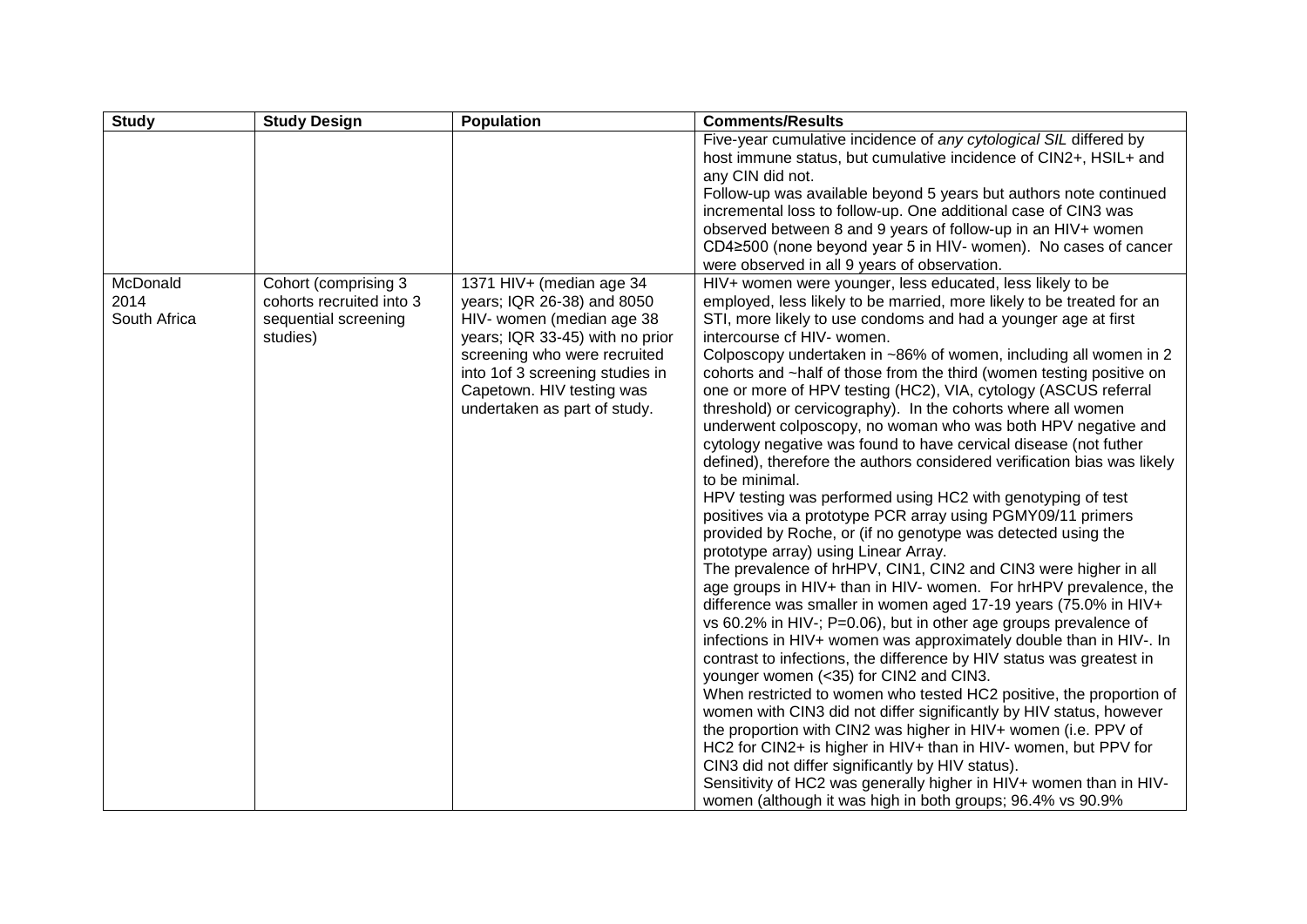| <b>Study</b>                   | <b>Study Design</b> | <b>Population</b>                                                                                                                                                                                                                                                                                                                                                                                                                    | <b>Comments/Results</b>                                                                                                                                                                                                                                                                                                                                                                                                                                                                                                                                                                                                                                                                                                                                                                                                                                                                                                                                                                                                                                                                                                                                                                                                                                                                                                                                                                                                                                                                                                                     |
|--------------------------------|---------------------|--------------------------------------------------------------------------------------------------------------------------------------------------------------------------------------------------------------------------------------------------------------------------------------------------------------------------------------------------------------------------------------------------------------------------------------|---------------------------------------------------------------------------------------------------------------------------------------------------------------------------------------------------------------------------------------------------------------------------------------------------------------------------------------------------------------------------------------------------------------------------------------------------------------------------------------------------------------------------------------------------------------------------------------------------------------------------------------------------------------------------------------------------------------------------------------------------------------------------------------------------------------------------------------------------------------------------------------------------------------------------------------------------------------------------------------------------------------------------------------------------------------------------------------------------------------------------------------------------------------------------------------------------------------------------------------------------------------------------------------------------------------------------------------------------------------------------------------------------------------------------------------------------------------------------------------------------------------------------------------------|
|                                |                     |                                                                                                                                                                                                                                                                                                                                                                                                                                      | respectively for CIN3; 100% vs 81.8% respectively for CIN2; 99.2%<br>vs 85.5% for CIN2+). Negative predictive value was similar for both<br>HIV+ and HIV- women (99.8% vs 99.5% respectively for <cin2).<br>Only minor differences were observed in distribution of HPV types in<br/>HIV+ vs HIV- women when stratified by biopsy-confirmed disease<br/>status. Combined prevalence of HPV16/18 was almost identical<br/>HIV+ vs HIV- women in all age groups when stratified by<br/>histologically-confirmed disease status.<br/>Authors conclude that primary screening with hrHPV testing is<br/>appropriate in HIV+ women.<br/>Limitations: no detailed clinical information re severity of HIV eg CD4<br/>count, viral load, ART use. Likely women with severe HIV disease<br/>are under-represented. Likely confounding in some results for<br/>prevalence due to differences in behavioural risk factors for HIV+ vs<br/>HIV- women.</cin2).<br>                                                                                                                                                                                                                                                                                                                                                                                                                                                                                                                                                                                     |
| <b>Blitz</b><br>2013<br>Canada | Cohort              | HIV+ and HIV- women aged 15-<br>44 followed over 1993-2002.<br>Semi-annual visits included<br>cytology (TBS 1991) and HPV<br>testing on cervicovaginal lavage<br>and/or tampon samples.<br>Inclusion criteria for HIV- women<br>included > 3 lifetime sex<br>partners.<br>333 HIV+ and 134 HIV- women<br>were included in analysis of<br>HPV acquisition/ clearance; 326<br>HIV+ and 130 HIV- women were<br>included in SIL analysis | Women with abnormal cytology (apparently as LSIL threshold, but<br>unclear) were referred for colposcopy +/- biopsy as indicated.<br>HPV testing using MY09/MY11/HNB01 primers and PGMY-line blot<br>assay (including high and low risk types); 99.8% concordance with<br>these genotyping assays. This analysis appears to have only used<br>HPV test results from cervicovaginal lavage samples.<br>HPV acquisition and clearance was assessed using observed data<br>and a 2-state Markov model. Progression and regression from SIL<br>were estimated using observed data and a (separate) 3-state<br>Markov transition model (No SIL, SIL, treatment for SIL/ICC, where<br>SIL state included ASC-US, LSIL, HSIL and ICC). A sensitivity<br>analysis grouped ASC-US with No SIL, but findings from this<br>sensitivity analysis were reported not to differ from the main findings.<br>HPV16 most prevalent type in both HIV+ and HIV- and did not differ<br>by HIV status. Prevalence of HPV 31,33,39,45,52,56,58 significantly<br>higher in HIV+ cf HIV- women. Among HIV+ women hrHPV<br>prevalence 39% among those using HAART at enrolment vs 48% in<br>those not $(P=0.09)$ .<br>In a univariate, 2-state model, acquisition of hrHPV was higher in<br>HIV+ women and younger women. Acquisition of HPV16 was higher<br>in those with CD4 count <200 than those where it was higher, but did<br>not differ by HIV status overall. Clearance of HPV16 was not<br>associated with HIV status, but clearance of non 16/18 HPV types |